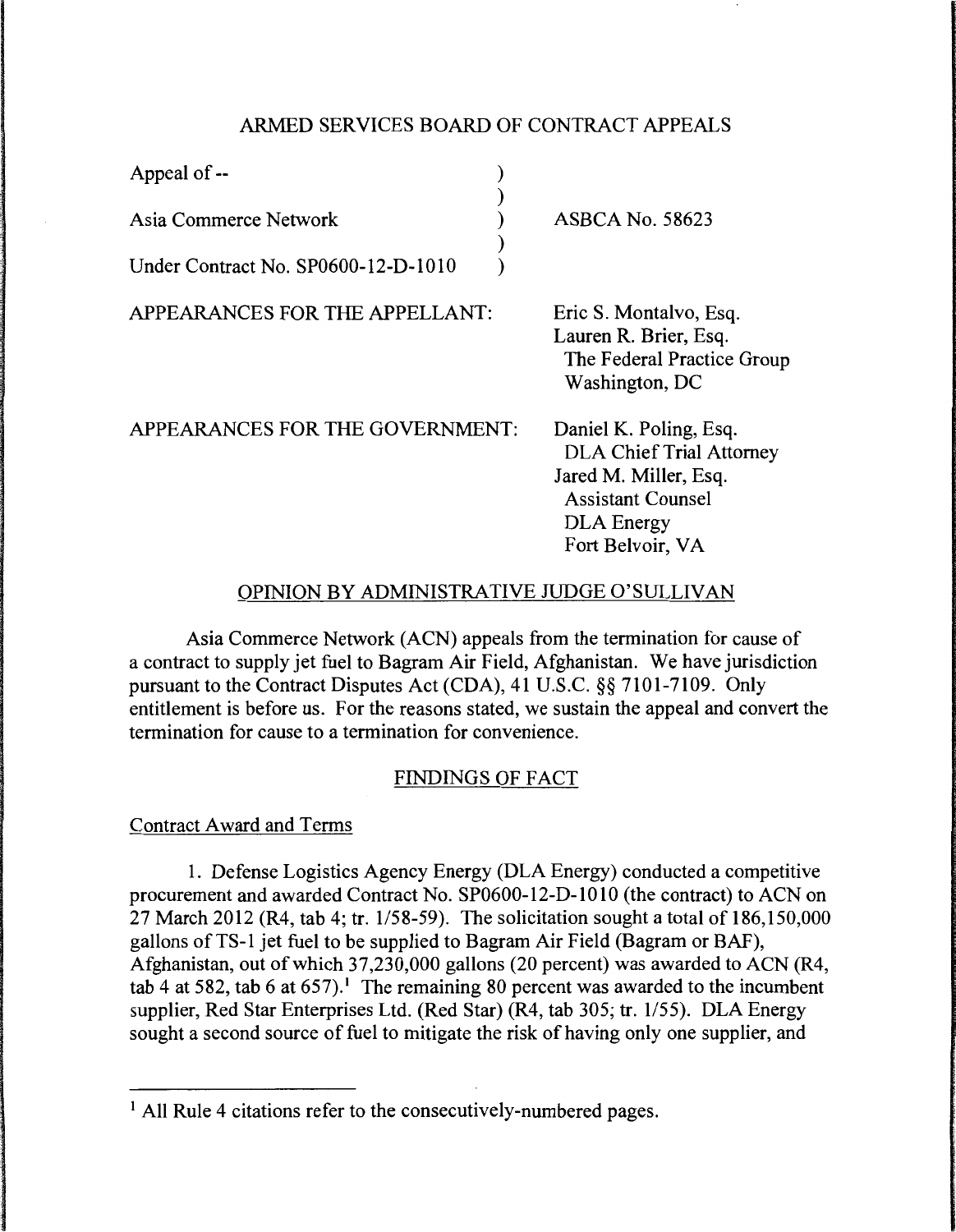made a minority award in order to transition the second source into performance without undue risk to the warfighter (tr.  $1/55-56$ ).

2. The contract as awarded consisted of a commercial item supply type contract for the delivery of jet fuel from the contractor's facility to Bagram via contractor-owned and operated pipeline, 24 hours a day, 7 days a week, at a rate of 600 gallons per minute (R4, tab 4 at 583). Non-incumbents were given six months to achieve operational status and begin delivering fuel.<sup>2</sup> This meant that the non-incumbent contractor, ACN, had six months to build a fuel facility outside Bagram capable of receiving fuel deliveries, assuring the quality of the delivered fuel, storing the fuel (including a reserve quantity), and pumping the fuel through a pipeline to the transfer point on Bagram at the required rate.  $(Id.)$ 

3. The government would not pay for this upfront investment except through a per-gallon price for delivered or reserve fuel (R4, tab 4 at 639-40). The delivery period under the contract was 1 June 2012 to 30 June 2014 *(id.* at 605), which meant that a nonincumbent contractor who availed itself of the full six months to become operational after award (27 March 2012) had approximately one year and nine months of deliveries over which to recoup its upfront costs, the cost of its fuel supply, and any profit.

4. The solicitation required delivery of a certain quality and quantity of fuel at a specified rate, but did not prescribe how this was to be done, other than to specify that the fuel was to be sourced from northern routes/sources and be delivered by contractor-owned, metered six-inch pipeline to the base. The solicitation also required a contractor-owned facility capable of storing both the operational quantity of fuel and a reserve supply. (R4, tab 6 at 657-59) How this was to be accomplished was left to the discretion of the contractor. Contractors specified in their technical proposals how they proposed to meet the government's requirements, and their proposals were subjected to a "best value" evaluation in which past performance was the most important factor, technical capability was the second most important factor, and price was the least important factor *(id.* at 716-18).

5. The contract contained Federal Acquisition Regulation (FAR) 52.212-4, CONTRACT TERMS AND CONDITIONS-COMMERCIAL ITEMS (JUN 2010) (TAILORED), of which the relevant portions are set forth below:

# (n) TERMINATION FOR THE GOVERNMENT'S CONVENIENCE. The Government reserves the right to terminate this contract, or any part thereof, for its sole convenience. In the

 $<sup>2</sup>$  A member of the government's technical evaluation team questioned whether</sup> six months was a realistic period of time to stand up operations because similar CONUS projects, in his experience, took six months to a year (tr. 1/102).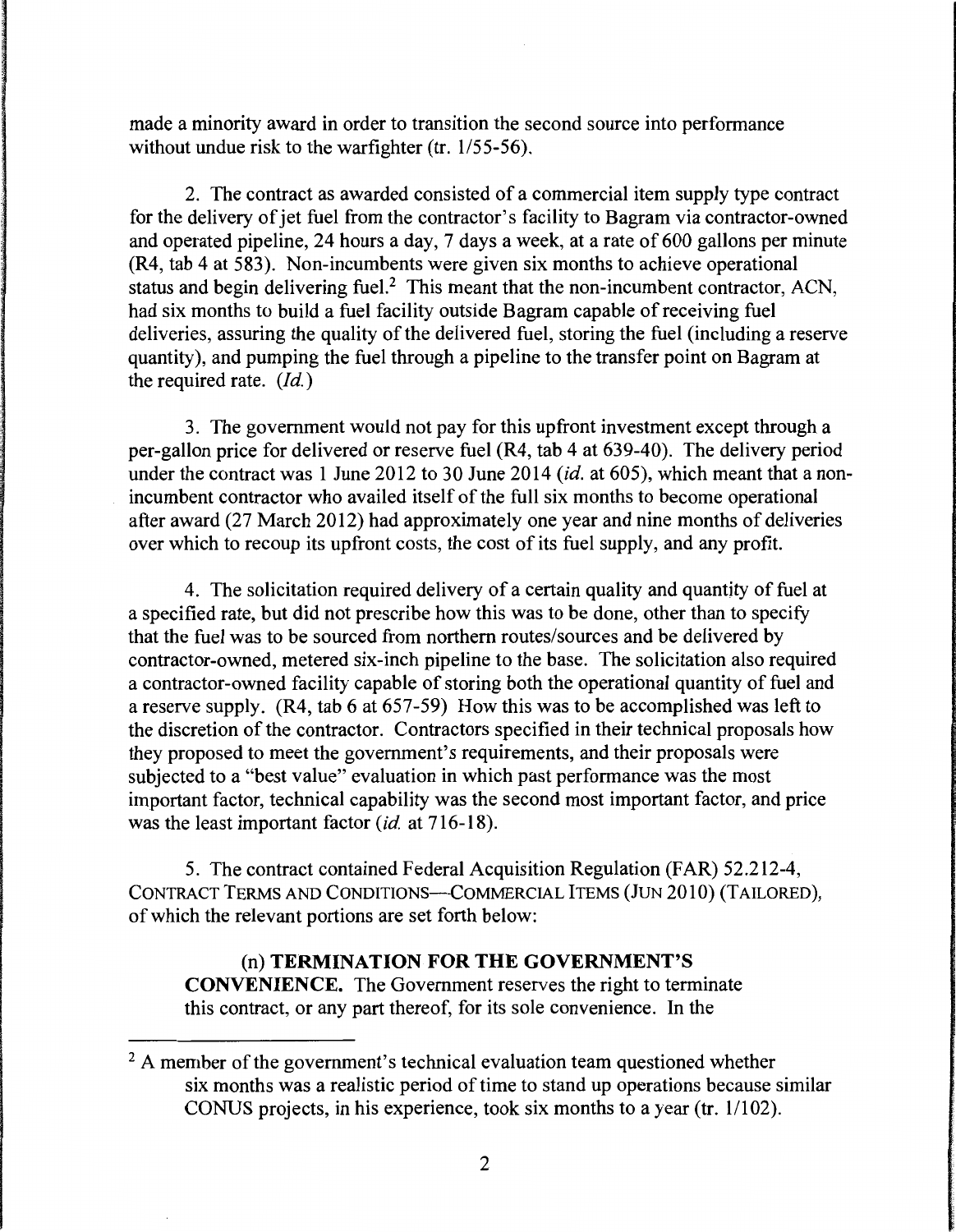event of such termination, the Contractor shall immediately stop all work hereunder and shall immediately cause any and all of its suppliers and subcontractors to cease work. Subject to the terms and conditions of this contract, the Contractor shall be paid a percentage of the contract price reflecting the percentage of the work performed prior to the notice of termination, plus reasonable charges the Contractor can demonstrate to the satisfaction of the Government using its standard record keeping system, have resulted from the termination. The Contractor shall not be required to comply with the cost accounting standards or contract cost principles for this purpose. This paragraph does not give the Government any right to audit the Contractor's records. The Contractor shall not be paid for any work performed or costs incurred which reasonably could have been avoided.

(o) **TERMINATION FOR** CAUSE. The Government may terminate this contract, or any part hereof, for cause in the event of any default by the Contractor, or if the Contractor fails to comply with any contract terms and conditions, or fails to provide the Government, upon request, with adequate assurances of future performance. In the event of termination for cause, the Government shall not be liable to the Contractor for any amount for supplies or services not accepted, and the Contractor shall be liable to the Government for any and all rights and remedies provided by law. If it is determined that the Government improperly terminated this contract for default, such termination shall be deemed a termination for convenience.

(R4, tab 4 at 640-41)

6. The contract, as awarded, incorporated by reference the solicitation and amendments thereto, ACN's offer dated 20 January 2011, ACN's final proposal revision dated 3 February 2012, and specified email correspondence sent from ACN to Energy prior to award (R4, tab 4 at 582).

#### Contract Performance and Administration

7. ACN is headquartered in Kabul, Afghanistan. In seeking award of this contract, it contracted with Trace Petro Consultants {TPC), which wrote ACN's technical proposal and its Quality Control Plan. (Tr. 1/236) After award, ACN and TPC entered into a contract under which TPC was to provide project management services, including communications with DLA, project scheduling, overseeing the construction, procuring the fuel, and running the operation for ACN (R4, tab 269;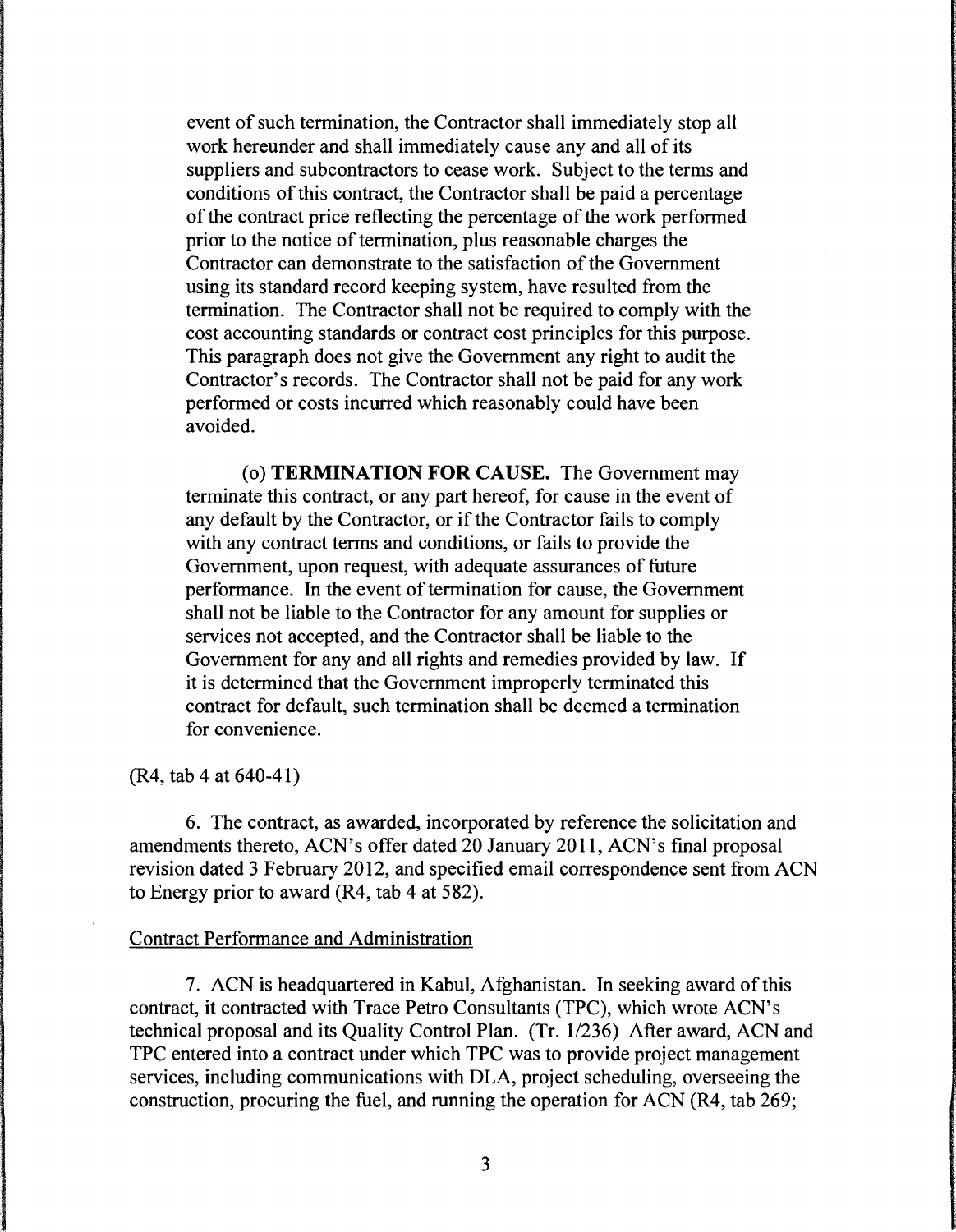tr.  $1/240$ ). The contract could be terminated by either party with three months' notice (R4, tab 269 at 404).

8. The DLA Energy contracting officer (CO) for ACN's contract was Ms. Aybike Arslan, and the contracting specialist reporting to her was Mr. Jamaal Rose. At all relevant times, both Ms. Arslan and Mr. Rose were located at DLA Energy Headquarters at Fort Belvoir, Virginia. In addition, there were DLA Energy contracting, quality assurance, and operations personnel resident in DLA's Middle East Office in Bahrain as well as liaison officers (active duty military) and a contracting officer's representative (civilian) on the ground at Bagram. (Tr. 1/61-63)

9. The contract's six-month period for ACN to be operational ended on 27 September 2012. At this point, ACN was making progress but was not ready to start delivering fuel. On 18 October 2012 DLA emailed ACN's project manager, Mr. Salem, with a cure notice requesting ACN's explanation for why the project was not fully operational. The cure notice also requested additional information regarding ACN's land lease, ACN's current plan to connect the pipeline on base, the progress of securing badging for ACN's workforce to be able to access the base, and updated milestones reflecting a firm date on which pipeline operations would begin. (R4, tab 82)

10. On 23 October 2012 ACN provided its response, dated 22 October 2012, to the cure notice, which summarized the major causes of delay as follows:

> --A lengthy process under Afghan law of locating and negotiating a lease with multiple owners of the land in question (35 days).

> --DLA's request to propose an alternative fuel storage option which necessitated submission of a proposal and delay while waiting for DLA to decide on a course of action (nine days).

> --Sixty-six day delay in the badging process occasioned by receipt of notice that a SPOT account would be necessary to enroll employees, more than 2 months after names and equipment were submitted.

--A Taliban attack on a convoy destroying 3 trucks carrying steel plates for construction, necessitating a delay of 27 days until the supplier was able to deliver new stock.

--Two-day delay when armed villagers chased off the demining team.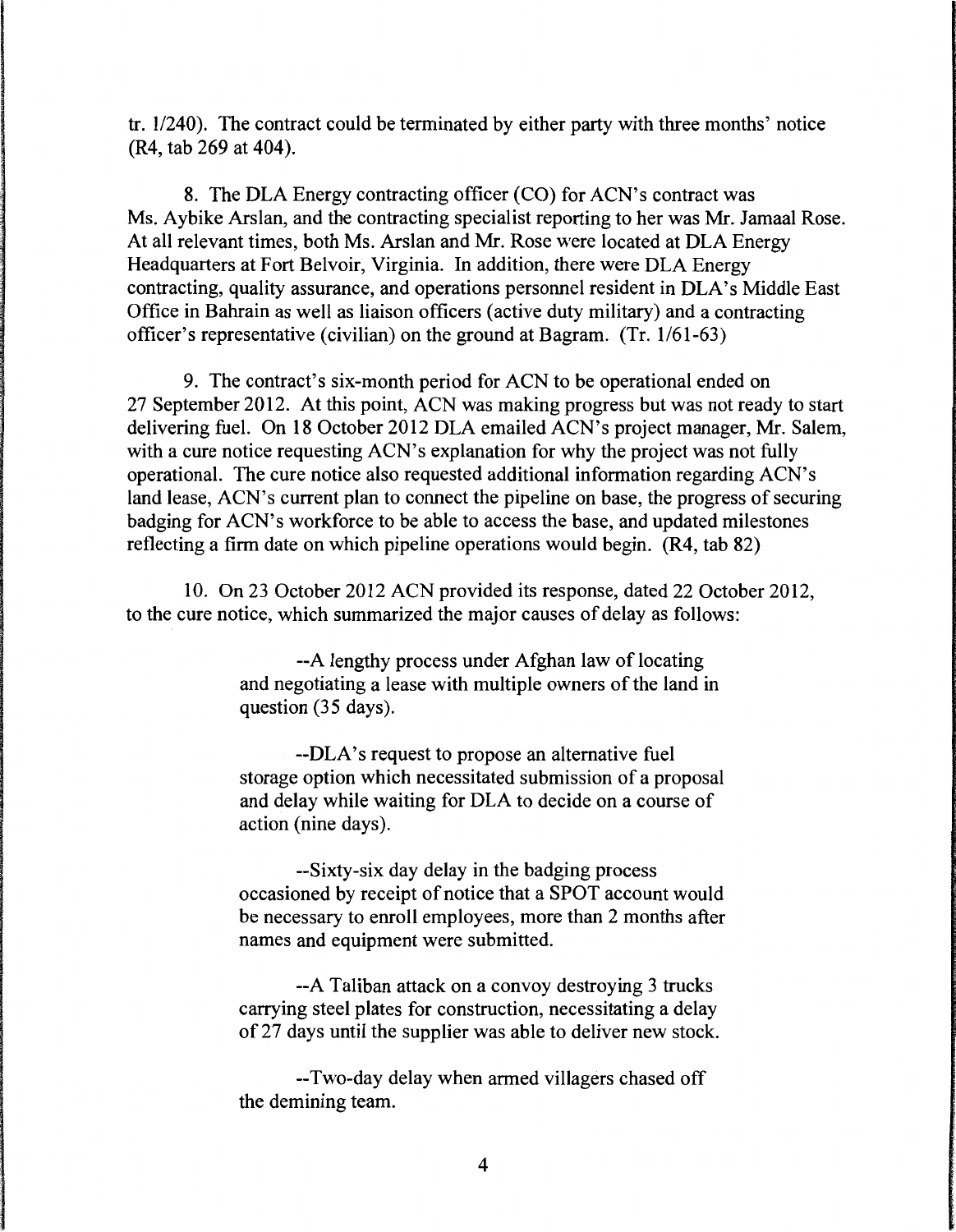--Six-day delay caused by Red Star's claim to have leased the same land that ACN had negotiated for, resolved when the owner finalized a lease with ACN.

(R4, tab 76)

11. CO Arslan responded on 23 October 2012, reiterating her request for a revised set of milestones for project completion, revised milestones/timetable for when DLA would be able to order fuel, and revised timetable for accounting for the coordination of fuel transit and the plan for flushing of pipes. She explained that her objective was to re-establish a map for progress that DLA Energy could track, and measures for performance metrics. (R4, tab 75) On 31 October 2012, Mr. Salem submitted on behalf of ACN a schedule bar chart showing all activities completed by 30 November 2012, with the exception of "Pipeline inside BAF" for which no dates were provided, just the annotation "Takes 10 days after getting permission to work inside" (R4, tab 71). There is no record of any contemporaneous response by DLA to this submission.

12. On 25 November 2012, liaison officer Capt Carissa Deeney, USAF, and contracting officer's representative George Wilson visited ACN's facility outside the base to view ACN's progress on the project. In his report to CO Arslan on the visit, Mr. Wilson noted "a great deal of progress at the facility since our last visit." Among his observations were the following:

> --Security wall gate has been completed, road leading to weight scales has been paved, scales are being finished and will be calibrated.

> --Paved road continues to four download points. Filters and meters are in place, strainers not yet installed.

--The lab has received most of the furniture and equipment, and lab equipment is being set up and calibrated. Electrical work appears to be completed and fans are installed. Exhaust system is yet to be installed; none of the chemicals for the lab have arrived yet.

--Considerable progress in pump room and compressor building; some work yet to be completed in both locations.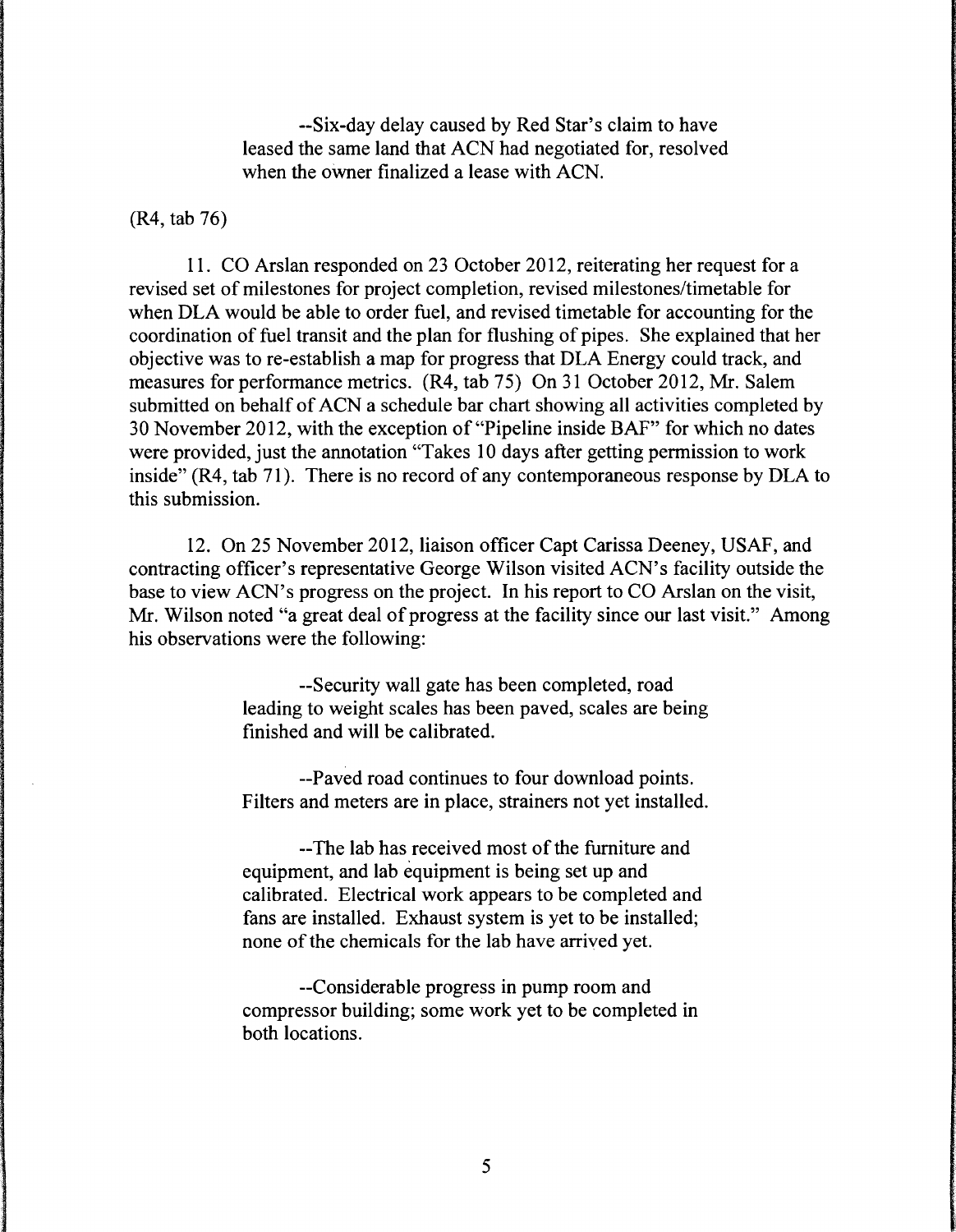--Fuel tank exteriors have been painted and interiors have epoxy coating; piping is largely complete. Work is continuing on various items associated with the tanks.

--ACN estimates the terminal will be complete and ready to receive fuel in two weeks.

Mr. Wilson further noted that to speed up pipeline construction on base, he and Capt Deeney had offered to act as escorts for ACN workers. (R4, tab 65)

13. Mr. Wilson testified at trial that he was "very pleased" with the progress being made, that ACN had clearly put money into top-notch equipment in the lab, and had installed a thermal stability machine which was a very expensive piece of equipment that many American labs did not have. The quality of the lab equipment was important because it was essential that the fuel be tested prior to pumping it to the base to ensure its suitability for military jet engines. (Tr. 2/163-66)

14. Just three days later, on 28 November 2012, Capt Deeney was able to escort ACN workers on base to begin construction for completion of the pipeline. Construction continued until 3 December 2012 when excavation hit a power cord and was temporarily halted. Mr. Wilson reported to CO Arslan:

Aybike,

Yesterday we were making good progress with the pipeline until we hit a power cord, that was not suppose to be in our work area. The line was running parallel to our ditch, but one section of wire had shifted into the work area. We moved slightly further away from the line, and continued digging. However after digging about 20 more feet, we ran into a telephone line crossing our path. CPT Deeney suspended the work until we could talk to the Public Works folks to resolve the problem. Public Works had approved our dig permit over two months ago, but evidently some work had been performed in the ECP3 [entry control point] area that was not recorded by that office.

CPT Deeney and TSgt Brinkman our [sic] working with the Public Works to resolve the issue. We will resume operations as soon as possible.

(R4, tab 364)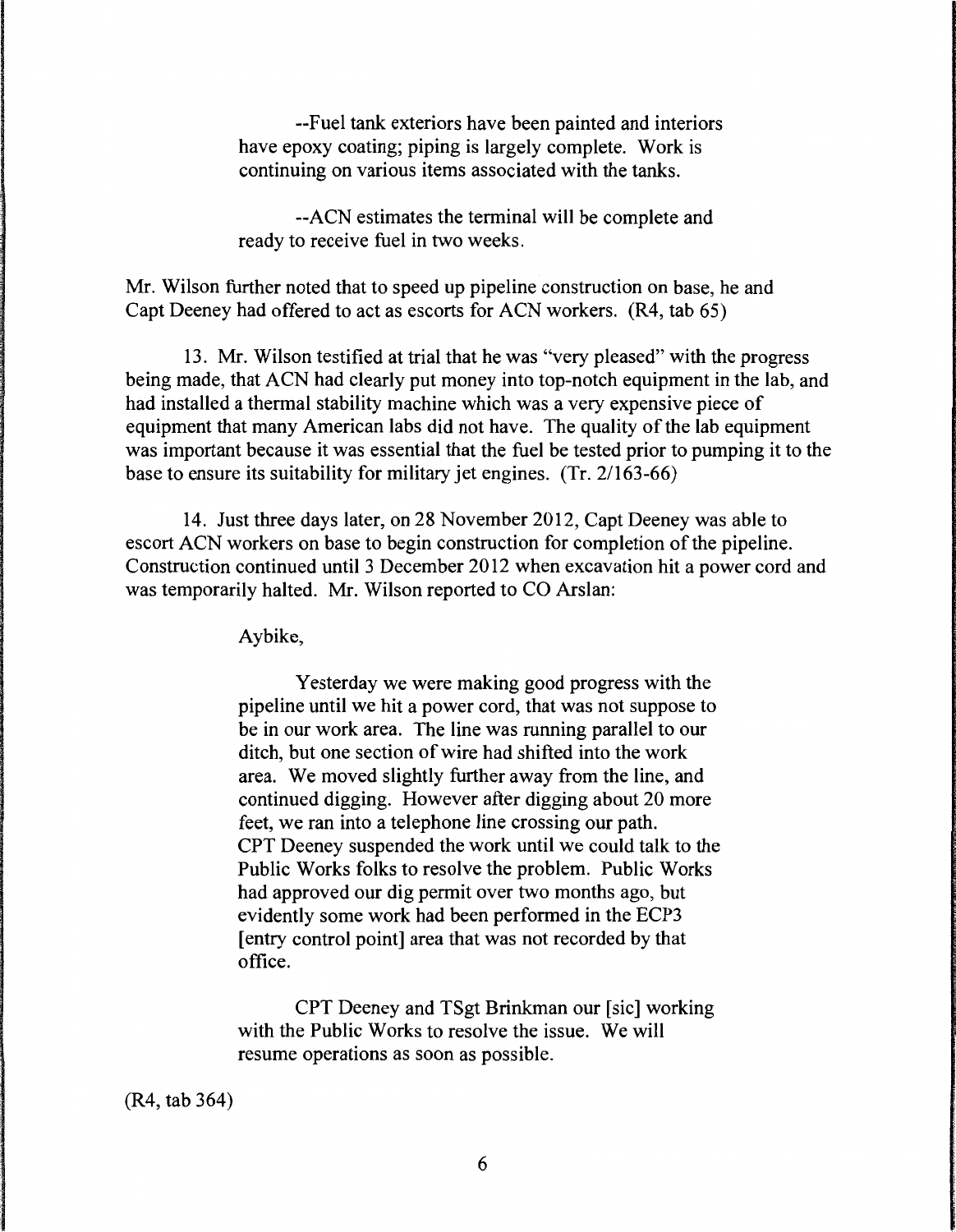15. An email from Mr. Wilson to ACN dated 5 December 2012 reports that "[w]e cannot dig tomorrow" because "[t]he power folks finally showed up this afternoon, and we have multiple power and communication lines in the path of the dig." Mr. Wilson requested that ACN project management come to the base the next day to discuss detouring the path of the pipeline. (R4, tab 182) On 9 December 2012, Capt Deeney informed ACN that a helium shipment was coming to the base the next day, meaning that she and TSgt Brinkman would not be able to escort ACN and its workers on base to resume pipeline work. She indicated that digging could resume the next day, 11 December 2012. (R4, tab 183)

16. A 12 December 2012 daily report from ACN documents that TS-1 fuel from 8 trucks was being downloaded into Tanks 4, 5, and 6, that work was still being performed on base to complete the pipeline, that finishing work was being done throughout the facility, that the fuel would be tested by an outside certified source, and that a total of 153 truckloads of fuel (1,108,869 gallons) had been received and stored at ACN's facility from 2 December to 8 December 2012 (R4, tab 63).<sup>3</sup>

17. A 13 December 2012 email from Capt Deeney to ACN notes good progress had been made "despite the terrible weather." She informed ACN that they would be unable to escort ACN's team on base for the next two days due to other missions, but construction could resume on Sunday, 16 December 2012. (R4, tab 184)

18. Meanwhile, on 3 December 2012, CO Arslan received a communication from the CEO of the incumbent contractor Red Star's parent company, Mina Group, expressing concerns about ACN's pipeline construction and enclosing pictures (R4, tab 371). The overall concern expressed was that the pipeline construction did not adhere to American Petroleum Institute (API) standards or any other international standards and posed "substantial risks" in terms of potential future environmental damage. In support of this concern specific allegations were set forth:

> --The pipeline was laid directly into a trench without compaction at the bottom or fine sand as protection against sharp object or rocks on top of the pipeline, which may lead to sagging and potential leaking later.

--Pipeline has no cradles or supports along the length of the pipe and no cement blockers at comers to prevent pipeline movement during operation, which could cause welds to crack or break over time.

<sup>3</sup> In the Board's version of the Rule 4 file, tabs 63 and 64 contain 10 December 2012 and 6 December 2012 emails, respectively, both with a 12 December 2012 daily report attached.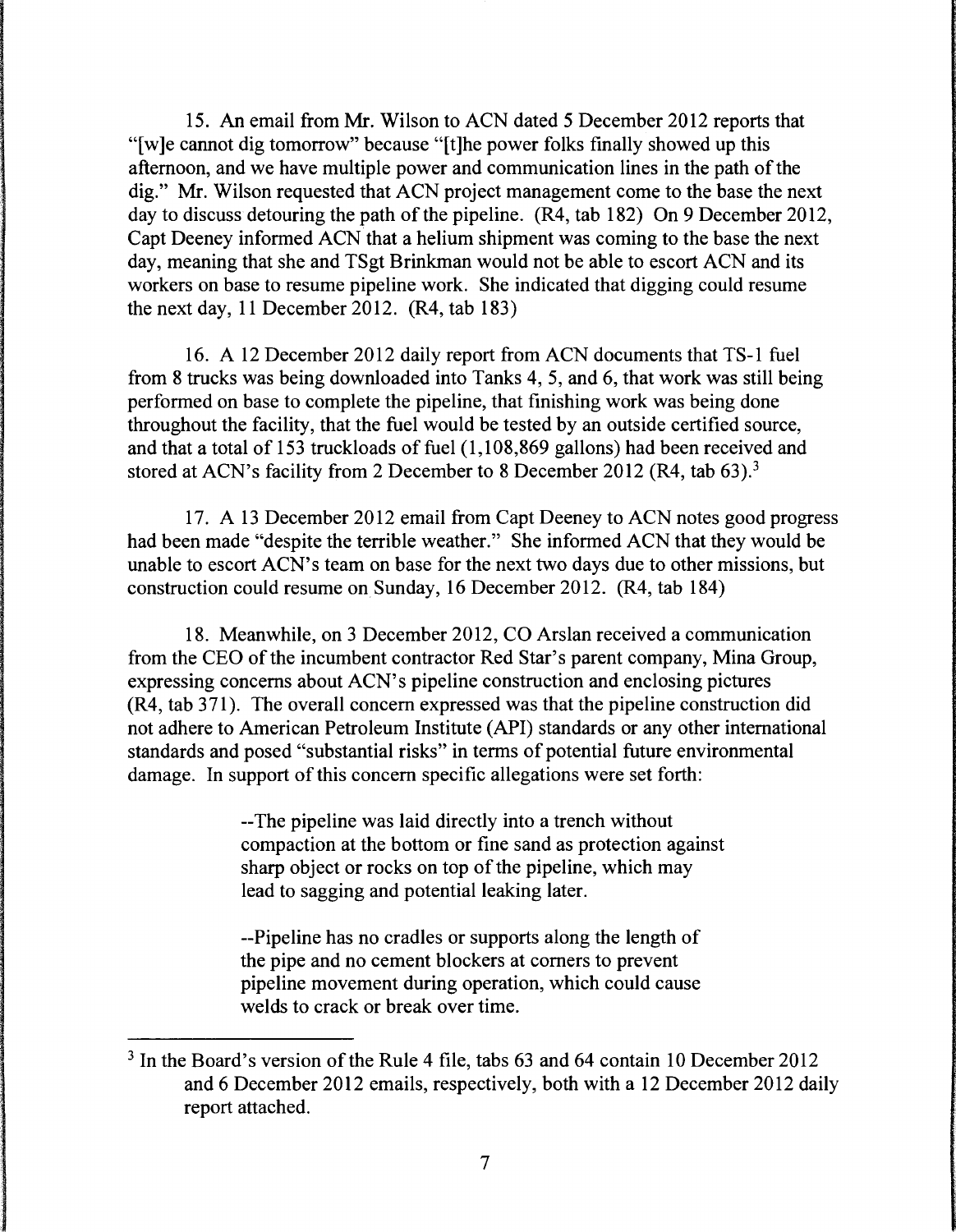--Pipeline was wrapped in "insulation tape" before a hydrostatic pressure test was performed, making it "impossible" to detect any leakage at the welds. A hydrostatic test should have been performed every 100 meters during installation. Lacking a cathodic protection plan or a concrete channel with inspection covers, once the pipeline is buried there will be no way to monitor corrosion or detect leaks.

The letter expanded on Red Star's environmental concerns, explaining that the pathway of ACN's pipeline ran through a main village irrigation stream and that the entire surrounding area floods each spring, meaning that any leaks would endanger the village's irrigation water supply. Red Star stated that it had safeguarded against such an eventuality by enclosing its pipeline within a sealed concrete channel that would contain leaks, with hatches to allow for regular inspections. (R4, tab 371)

19. On 14 December 2012, CO Arslan forwarded the Red Star email and photographs to her team on the ground at BAF and in DLA's Middle East Office requesting their input:

#### Team-

We received this email and attachments from RS. It outlines a series of concerns RS has about AC's construction activities. Please ensure this stays FOUO. From a contracting perspective it is important to remember this is a fuel/supply contract, not service/facility. We do not tell the contractor how to build, what materials to use etc... we define fuel specification and throughput rate. Further, anything outside the Base wall falls outside our jurisdiction. That said we have an inherent responsibility to do the right thing. Please read through this information and let me know if there are critical issues that we need to address with AC.

If there are, I suggest we go out, inspect and "self-discover" the issues and guide them to correction.

(R4, tab 56 at 1348; tr. 1/113-14)

20. On 16 December 2012, ACN submitted a daily report noting that work had resumed on the portion of the pipeline on the base and that substantial progress had been made. The report estimated that the completed pipeline would be ready for flushing on 22 December 2012. (R4, tab 62) On Monday, 17 December 2012, ACN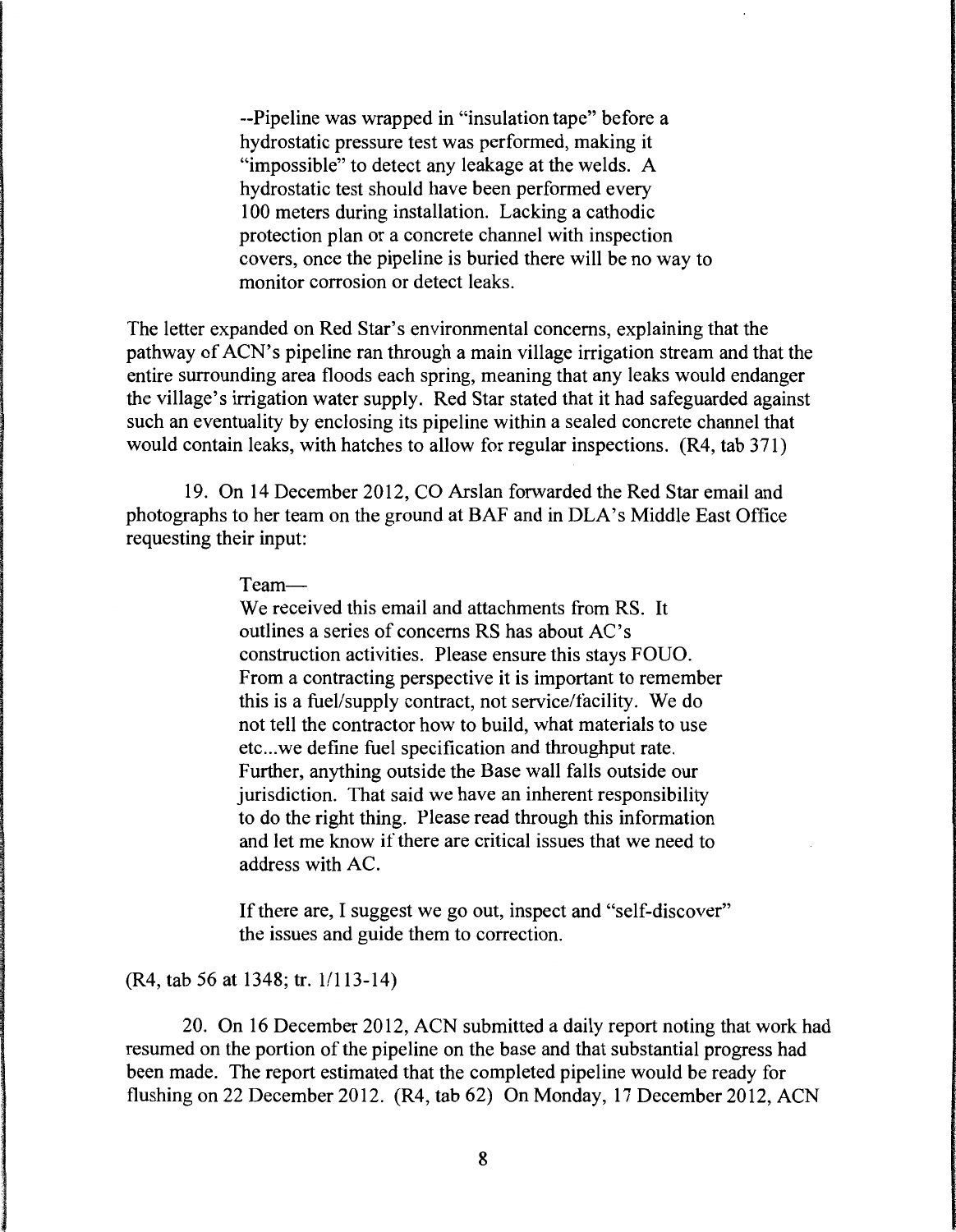informed Capt Deeney and Mr. Wilson via email that it would conduct hydrostatic testing of the pipeline the next day, 18 December 2012 (R4, tab 372; tr. 3/96-97).

21. On 17 December 2012, CO Arslan forwarded the Red Star email and photos to personnel at DLA Energy Headquarters with the following message:

Joe/Billy/Mike-

Forwarding this email, initially sent to the Region. Kari has already done a survey of our contract to see if there is anything enforceable however, given that our contract is a supply contract, most of the requirements are fuels spec centric. Believe Army Corps of Engineers would enforce infrastructure inside the baseline, but not out. Environmental clause should be present, Kari is confirming. Please let me know your thoughts on what if anything we can/should do given what we see in these photos.

(R4, tab 56 at 1347) Shortly thereafter, she sent an email to ACN stopping work on the pipeline:

> I hereby request you stop work on the AC pipeline until further notice. I have engaged DLA Energy Regional Representatives and DLA Energy Engineers to review Asia Commerce's compliance to standards outlined in their offer, incorporated into our contract. Based on the outcome of this review, I will issue further guidance.

(R4, tab 60)

22. The next day, 18 December 2012, a team consisting of Capt Deeney, Mr. Wilson, and Clay Bolton, a U.S. Army Corps of Engineers fuels engineer, inspected the portion of ACN's pipeline within the base. Capt Deeney reported to CO Arslan that the purpose of the inspection was to determine whether there were any base standards of construction that were not being met, but that Mr. Bolton informed that because the line was a "courtesy line" to transfer fuel from a non-DoD entity, it did not have to meet U.S. Government standards. Capt Deeney recommended resumption of the tie-in at the earliest opportunity. (R4, tab 58)

23. Also on 18 December 2012, Michael Landry responded to CO Arslan's request for input on the Red Star photos with (1) his concern that ACN's pipeline as shown in the photos was not being constructed as proposed; and (2) additional concerns over whether the pipeline conformed to API standards as proposed by ACN (R4, tab 56). Specifically, Mr. Landry, who had chaired the technical evaluation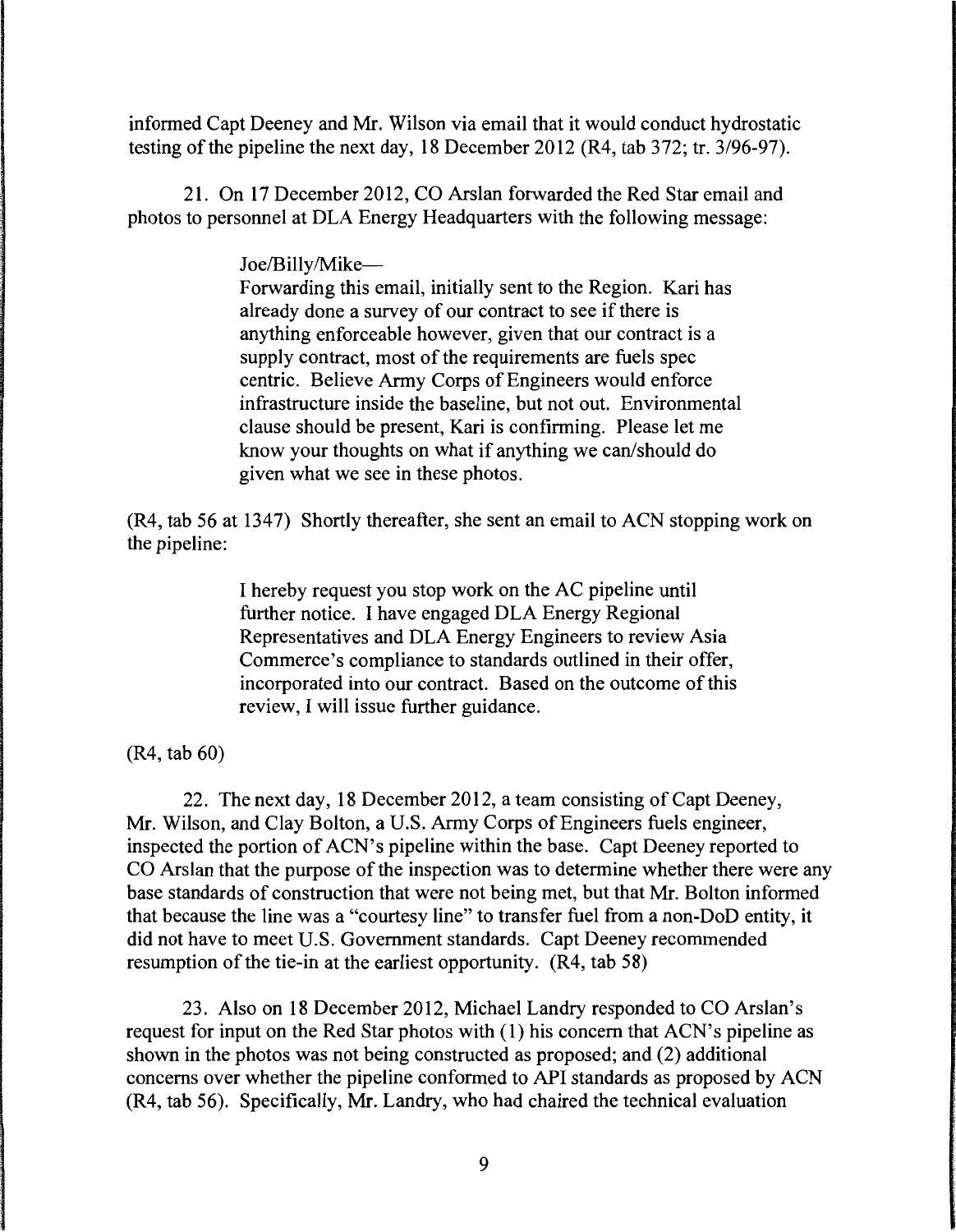committee for this procurement, stated that ACN had proposed to encapsulate the entire pipeline in concrete and, in addition, to encase it in 1 OOmm PVC conduit, but had done neither. Mr. Landry also provided CO Arslan with questions, based on the input of David Householder, another DLA engineer, to be posed to ACN to determine if the pipeline met API standards as proposed by ACN. *(Id.)* 

24. CO Arslan responded to Capt Deeney's email with the following:

Thank you for the email, understand and it was our line of thinking initially, as well. However, what they offered does not match what they are giving us. We are in the process of laying it all out, their offer is incorporated into their contract.

They offered us a Cadillac, they didn't need to, but they did and now they're giving us a Fiat. I evaluated them in the context of a best value source selection strategy. Relative to others, they were the most attractive offer, looks to be a bit of a bait and switch. I think when I send you relevant portions of their offer, which was the basis for their award, you will see that we're getting significantly less than what they promised us.

(R4, tab 52 at 1263)

 $\cdots$ 

25. Later the same day, 18 December 2012, CO Arslan forwarded the concerns laid out in Mr. Landry's email to Mr. Wilson at Bagram Air Field (R4, tab 52 at 1261-62). Relevant excerpts are set forth below:

> [P]age 208 of their submitted proposal shows a diagram of the intended laydown of the pipeline leading to Bagram AB. The schematic clearly shows the piping being encased in 100mm PVP [sic] Conduit. In typical installations the carrier pipe is encased in a steel pipe with link seals to center the pipe and closure boots at each end to prevent water from entering around the carrier pipe and to prevent fuel from leaking into the sub-soil.

> [ ACN proposed] the pipeline will be constructed according to API 5L standards, encapsulated inside a concrete culvert and interred adjacent to the road that leads to ECP #3...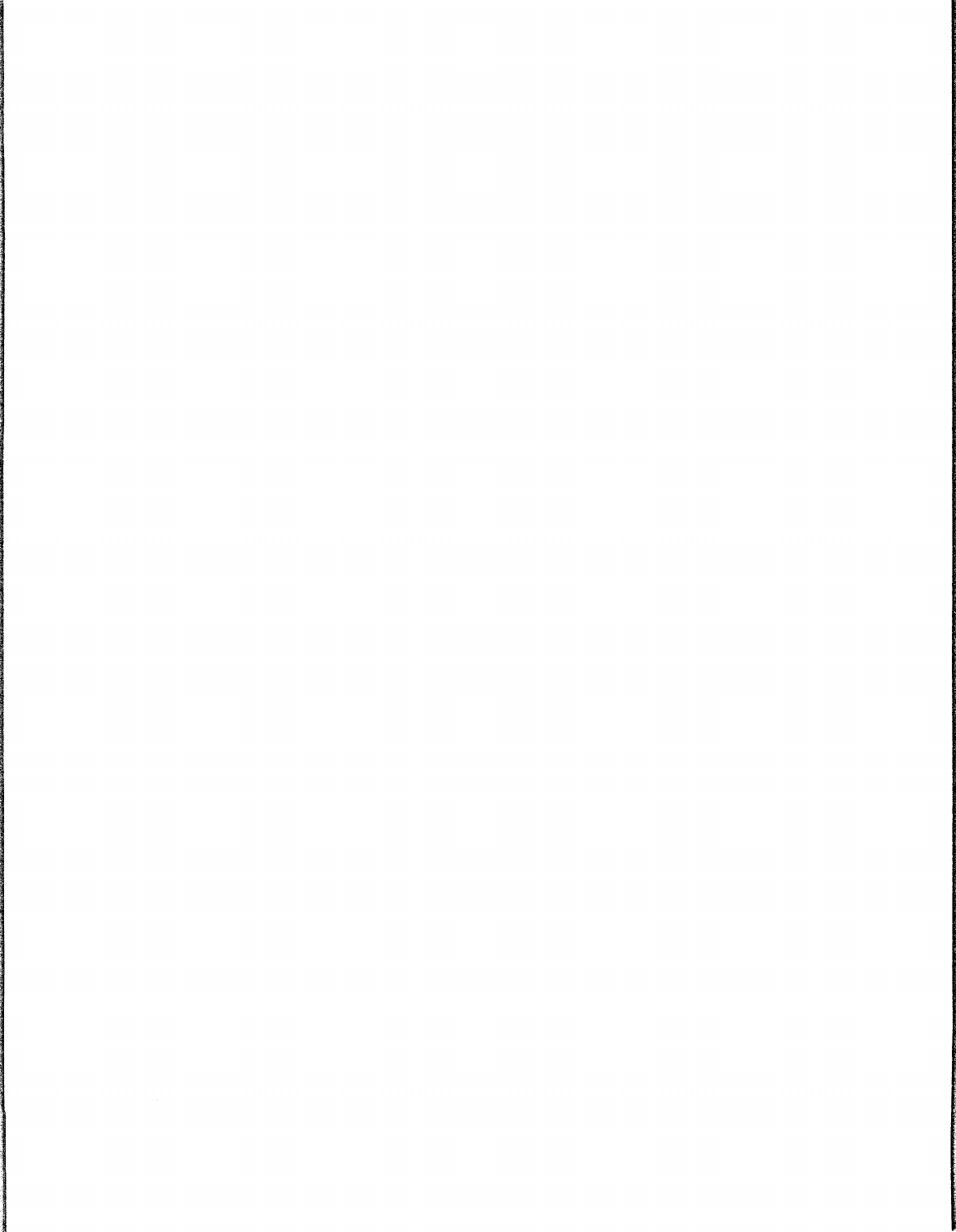We have seen direct evidence that the pipeline is not being constructed as they proposed.... In light of them stating the pipeline will be constructed to [ API] standards, the following questions also need to be addressed.

- a. What type of wrap is used? Is it only on the welded ioints?
- b. What type of coating is on the pipe?
- c. What is the pipe type and wall thickness?
- d. What will [be] the Maximum Allowable Working Pressure (MAWP) of the pipeline?
- e. What test procedures are to be used to certify the pipe installation?
- f. What type of medium will be used to pressure test?
- g. How long will the pressure test be run?
- h. What size and number of galvanic anodes are to be used for the cathodic protection?
- i. How many CP test stations will be installed?
- i. Were the personnel performing the welding procedures qualified?
- k. Were records made and recorded of the weld locations?
- l. Were the welds x-rayed for quality checks?
- m. There are rocks and stones in the trench; this is not acceptable practice, there should not be any objects around the pipe that can damage to [sic] the coating or pipe wrap.

CO Arslan also added the gist of two comments from Mr. Householder that were incorporated in Mr. Landry's email. The first was to the effect that ACN had promised via email following award to install a cathodic protection system, but that later emails from ACN were to the contrary. The second was that ACN had proposed to construct its operational facilities in accordance with API 650 standards, and "[i]f the pipeline is any indication of their intended practices, I would question the integrity of those statements as well." (R4, tab 52 at 1262-63)

26. Mr. Wilson provided a partial response to CO Arslan's questions via email on 19 December 2012, and stated he would need to ask ACN for the remainder of the information (R4, tab 50 at 1249-50). The next day, CO Arslan issued a show cause notice to ACN which stated, in relevant part:

> You are notified that the Government considers Asia Commerce's failure to construct a pipeline facility within the required six-month time frame under Contract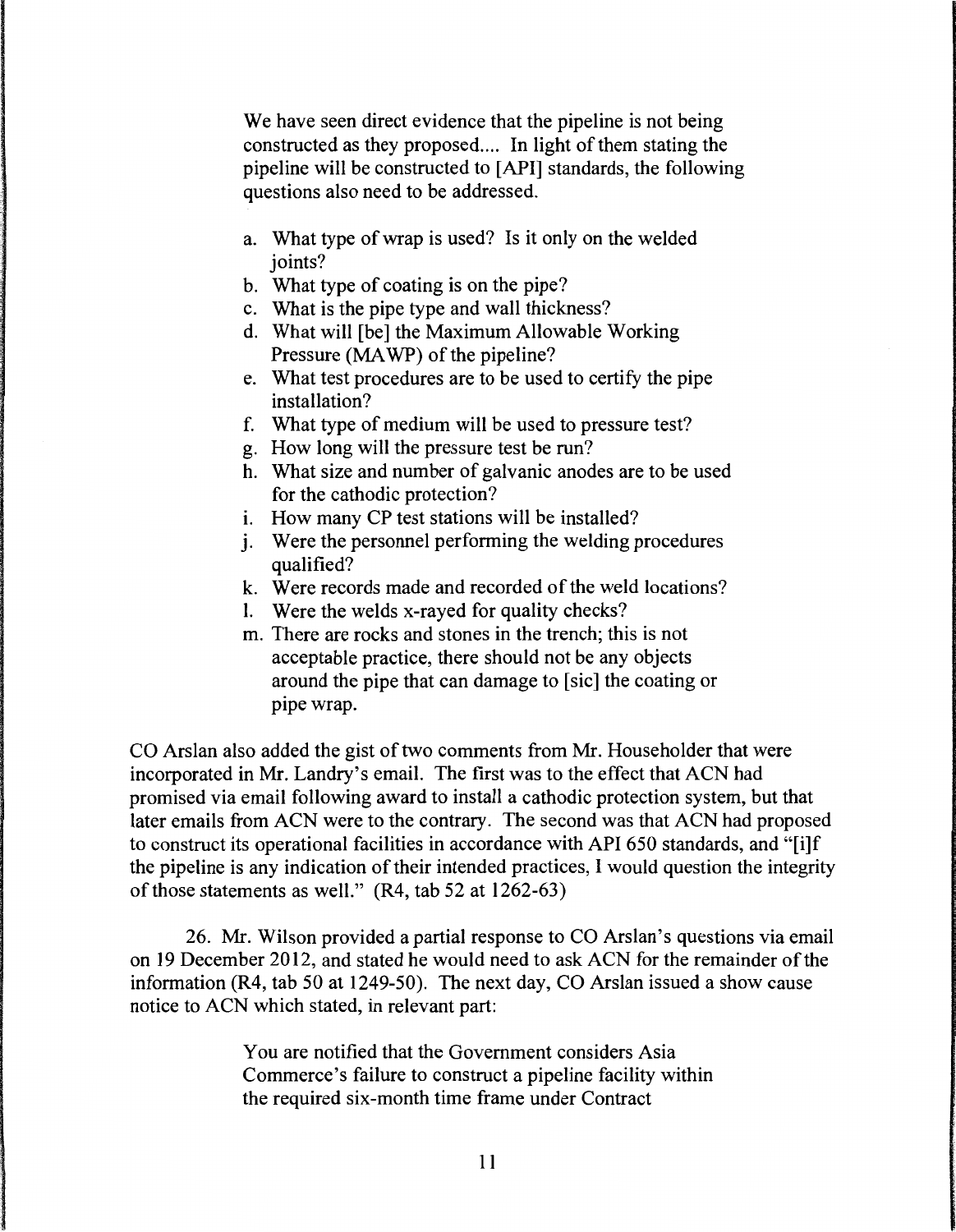SP0600-12-D-1010 a condition that is endangering performance of the contract. The subject contract required mobilization of the pipeline facility by September 27, 2012. In addition to explaining why the pipeline is not yet operating, Asia Commerce is also required to address the following deficiencies in pipeline construction:

The Quality Control Plan submitted by Asia Commerce stated that the piping will be encased in a 100mm [PVC] conduit and the pipeline being [sic] encapsulated inside a concrete culvert. Upon inspection of the current piping layout, it was found that Asia Commerce is neither encasing the pipeline in the 1 OOmm [PVC] conduit, nor encapsulating the pipeline inside a concrete culvert to prevent water from entering around the carrier pipe and to prevent fuel from leaking into the sub-soil.

... The proposal also stipulated that the pipeline will be constructed in accordance with API standards. Therefore, Asia Commerce is requested to address the following questions: [whereupon the show cause notice reproduced questions (a) through (m) from finding 25 above].

With regard to the required cathodic protection, Asia Commerce proposed to construct the facility in accordance with API 650,<sup>[4]</sup> which requires the use of cathodic protection. DLA Energy has received information from Mr. Karim Salem stating that Asia Commerce will not use cathodic protection on the pipeline. Please provide Asia Commerce's plan for cathodic protection on the pipeline.

(R4, tab 3)

27. On 29 December 2012, ACN responded to the show cause notice with a five-page letter and attachments, from which the following information is extracted:

• In response to the request to explain why the pipeline was not yet operating, ACN attached its response to the CO's 22 October 2012 cure notice which detailed the causes of

<sup>4</sup> API 650 applies to operational facilities, not to pipelines as Mr. Householder had observed in his comments earlier (finding 25). CO Arslan appears to have confused the facilities standard with API standard SL applicable to pipelines.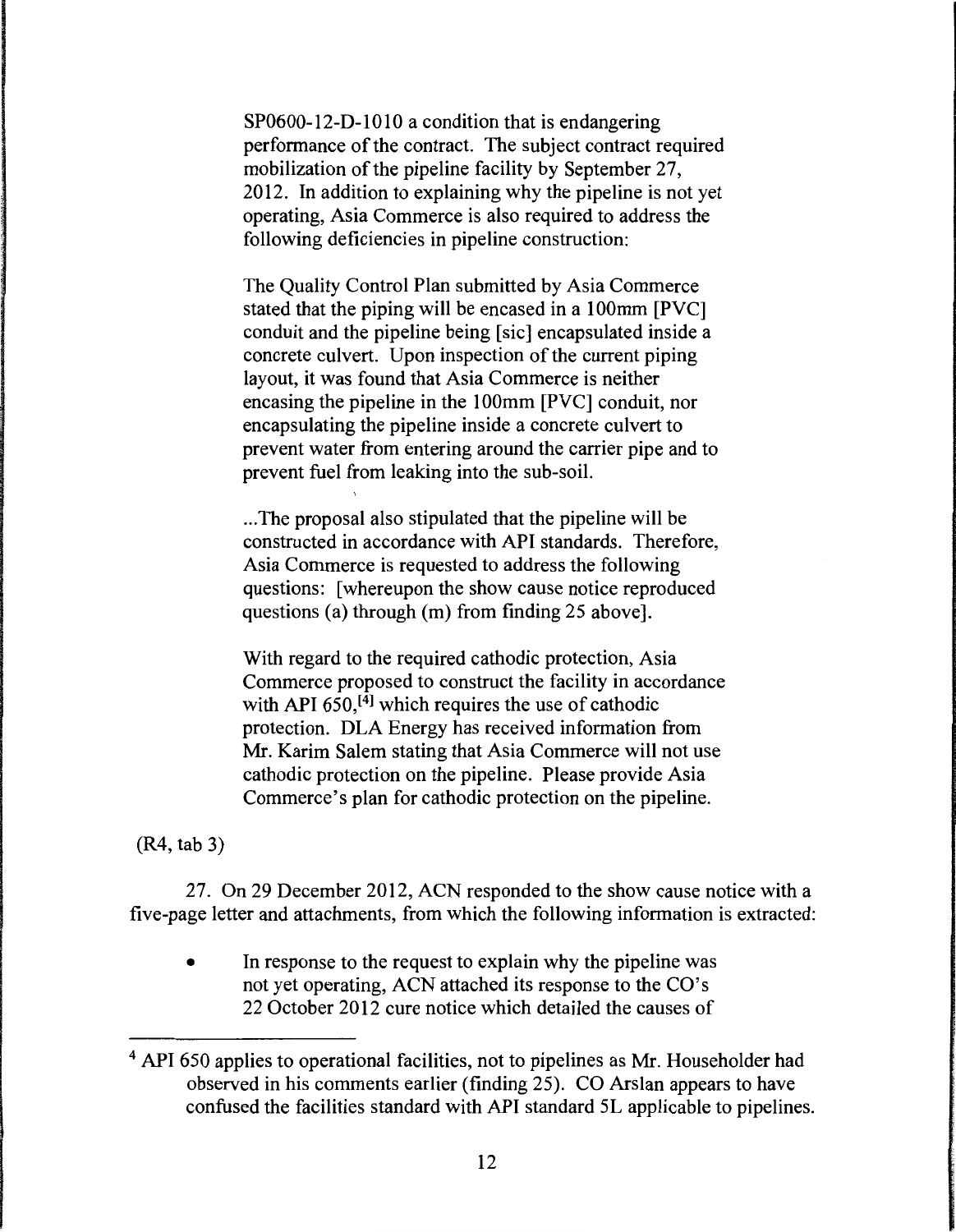delay to that date (to include land ownership complications, badging issues, and attacks/threats). ACN stated that it did not disclaim all liability for delay, but that the delays accounted for in its response to the cure notice accounted for approximately three months of delay. ACN also asked that the 17 December 2012 stop work order be lifted in order for ACN to be able to complete the pipeline construction on base, and stated it could mobilize and be back at work on base with 24 hours' notice.

- With respect to the PVC conduit, ACN stated that the reference to 100mm PVC in its OCP was a typographical error and that 10mm PVC was intended, and requested permission to correct the error. ACN attached corrected drawings, and noted that the PVC would not in any event have been installed until after all testing of the pipeline had been completed and certified by its quality control firm,  $SGS<sub>1</sub><sup>[5]</sup>$
- ACN stated that the pipeline was "scheduled to be encapsulated inside a concrete culvert and is a revision from interred adjacent to the road leading to ECP #3 and the current layout has been discussed and agreed[.]"
- ACN provided the following information in response to the CO's questions regarding compliance with API standards: (1) the pipeline is steel piping, 6 inches in diameter, API SL Gr. B, ASTM A106 Gr. B, ASTM A53 Gr. B, within the requirement for a fuel delivery rate of 36,000 USG per hour.

(R4, tab 2 at 565-66)

28. In addition, ACN's response to the remainder of the specific questions in the show cause notice included the following information:

- The wrap used on the pipe is anti-corrosion wrap. The whole pipe is wrapped.
- A carbon coating is used on the pipe itself.

<sup>&</sup>lt;sup>5</sup> SGS is a worldwide company known for quality inspections and testing (tr. 2/17-18).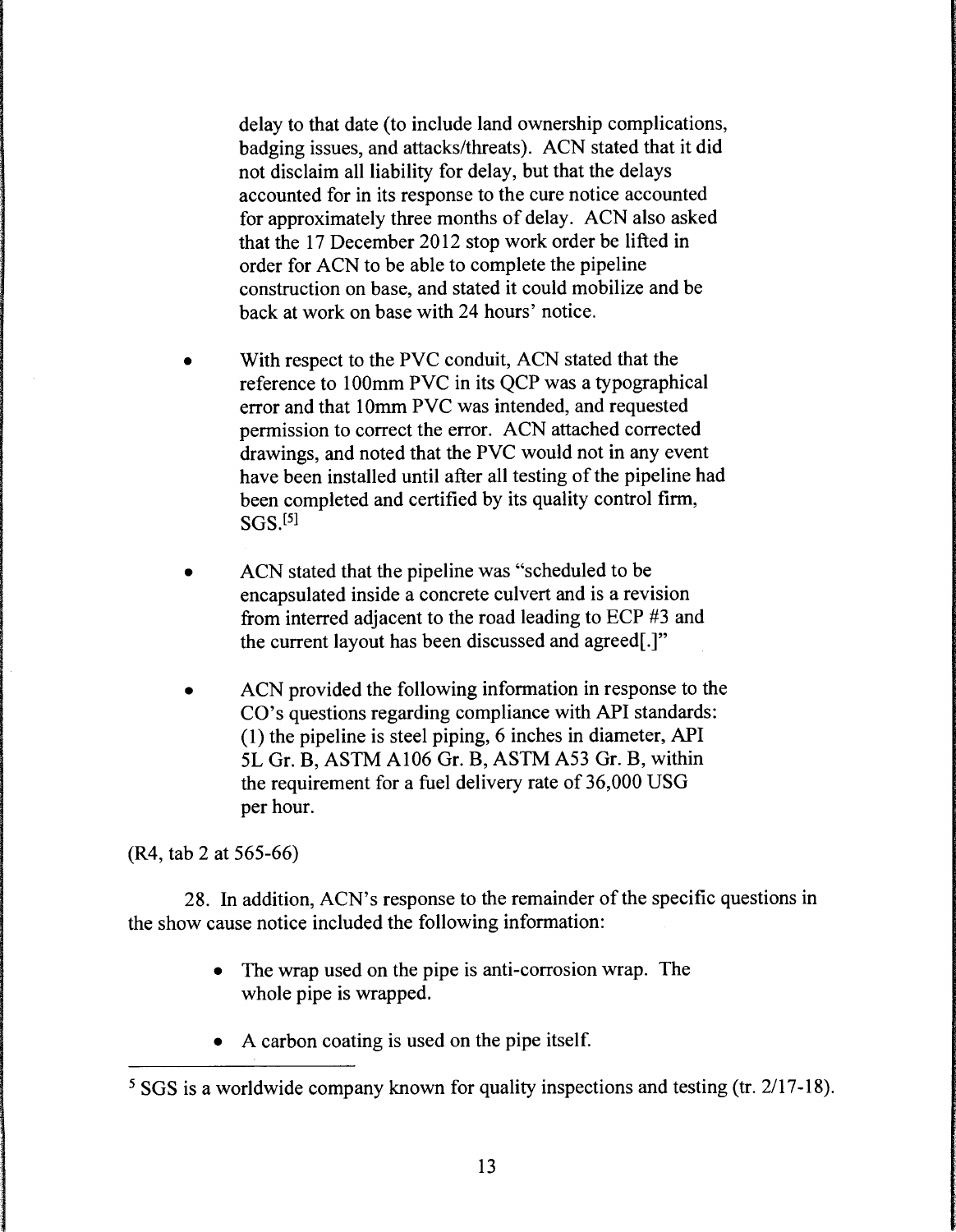- Pipe type and wall thickness—API-compliant seamless 6 inch pipe, 8" wall thickness.<sup>[6]</sup>
- Maximum Allowable Working Pressure (MA WP) of the pipeline is 150 psi.
- The pipe will be subjected to pneumatic (air) testing to avoid potential freezing issues with water testing. Maximum air pressure used will be 150 psi; initial pressure applied will be 125 psi, held for 10 minutes to allow for location of any leaks, which will be repaired before testing is resumed. Test will be run for 24 hours and all connected fittings and welded joints will be examined to ensure they are rated for maximum test pressure.
- Cathodic protection is not identified to be used in the proposal, QCP, or contract. ACN consulted with SGS and Bellatrix West, LLC, who asked why cathodic protection would be required for such a short length of pipeline (750 meters) with a thickness of 8mm and wrapping with primer bar—previous failures, authority requirement, aggressive soil?
- The personnel performing the welding on the pipeline are employees of Behsazan Industrial Company (BIC), which is qualified. Each welder has a minimum of four years' experience, and among past projects built by BIC welders are the 2008 facility for the Red Star DLA Energy project and a number of other storage and download facilities in the 2008-2012 period.
- Records were made of the welds and the locations are marked on a separate pipeline map. The pipeline will be radiographed by SGS, who will apply API standard procedures and provide a certification. SGS has observed pipeline construction, to include visual inspection of joint fit-up and welding, lowering of pipeline segments into trench, and backfilling. SGS will witness hydrostatic test, depressurization and decanting of pipeline, and hook up and commissioning of pipeline.

<sup>6</sup> ACN probably meant 8mm, given references in the attachments to 8mm pipeline thickness (R4, tab 2 at 573).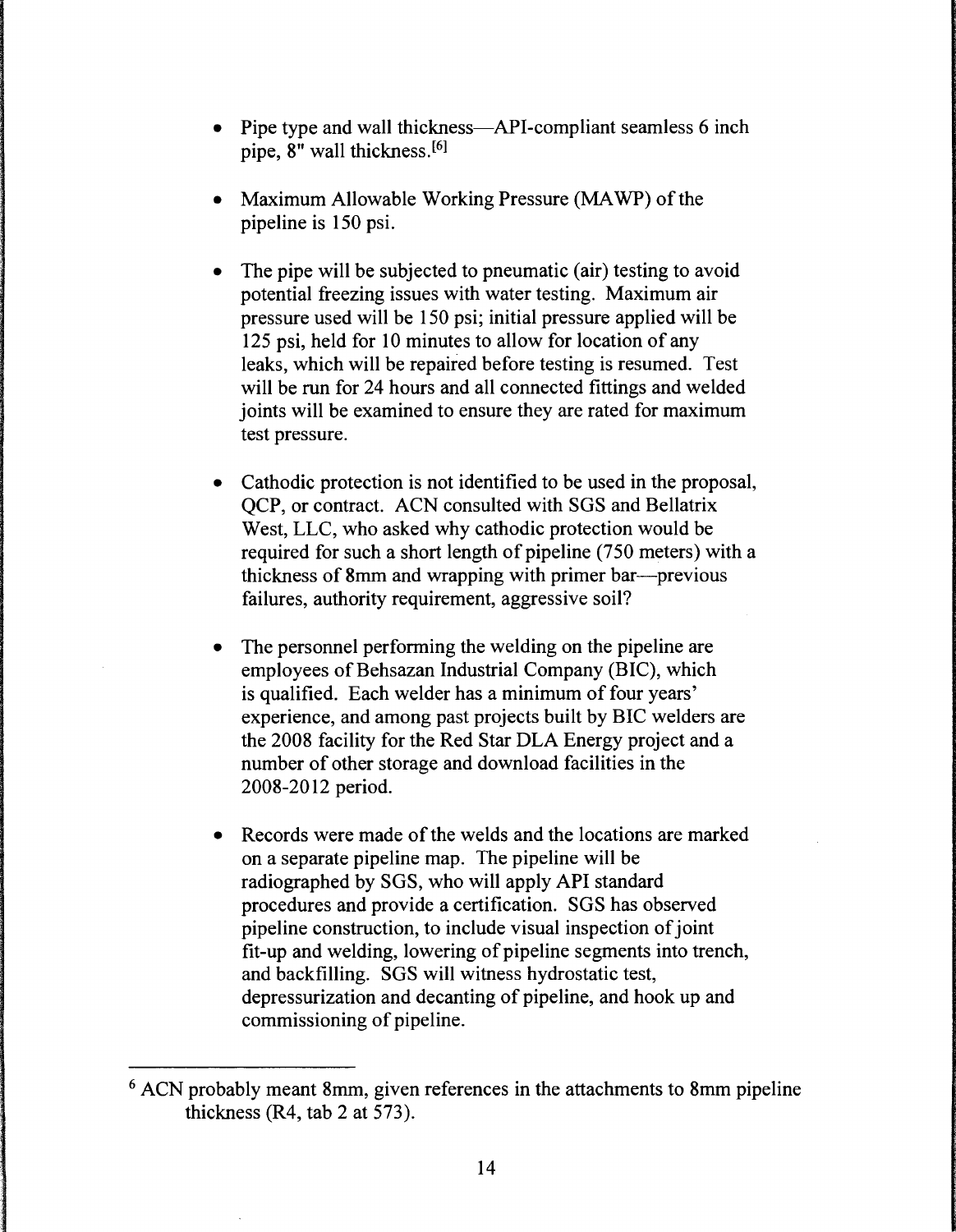As soon as ACN is allowed to resume work, it will conduct an inspection of the trench to ensure it is free of obstructions that would compromise the integrity of the pipeline.

(R4, tab 2 at 566-68, 573)

29. On 31 December 2012, CO Arslan acknowledged receipt of ACN's response and stated that "[m]ore instruction is to follow, once review, fact checking and way ahead is drafted and approved" (R4, tab 36). In a second email also dated 31December2012, CO Arslan addressed a few of the questions posed by ACN in its response:

> To follow up, I can address a few of your questions upfront. As you are aware, there are variable unknowns inserted into every function of our operations in Afghanistan. We expect our Contractors, as industry experts to rise to the challenge. The stop work order remains in effect until I am convinced that what you have done up to this point, is congruent with what your contract states or we come to a mutual agreement and plan for a way ahead. I forwarded your response for review by our DLA Energy Engineers for context. More to come after the new year.

Regarding your request for extension, you have extended yourselves 3 months since September 2012, (expected date of completion). Based on what I've seen, the work/pipe laid, is disturbing and deeply below our expectation. I expect you will continue to extend yourself until the work is done, with noted negative past performance; but I cannot approve an extension contractually, as it would mean unfairly changing the terms under which the requirement was competed. I would like to highlight that you are cutting into your awarded contract performance period. Please note I will not be able to add more time to your contract performance period in order to host performance if/when your facility is functional.

More to come regarding the Engineering details after the New Year, this is clearly a challenge for you. We will

 $\cdots$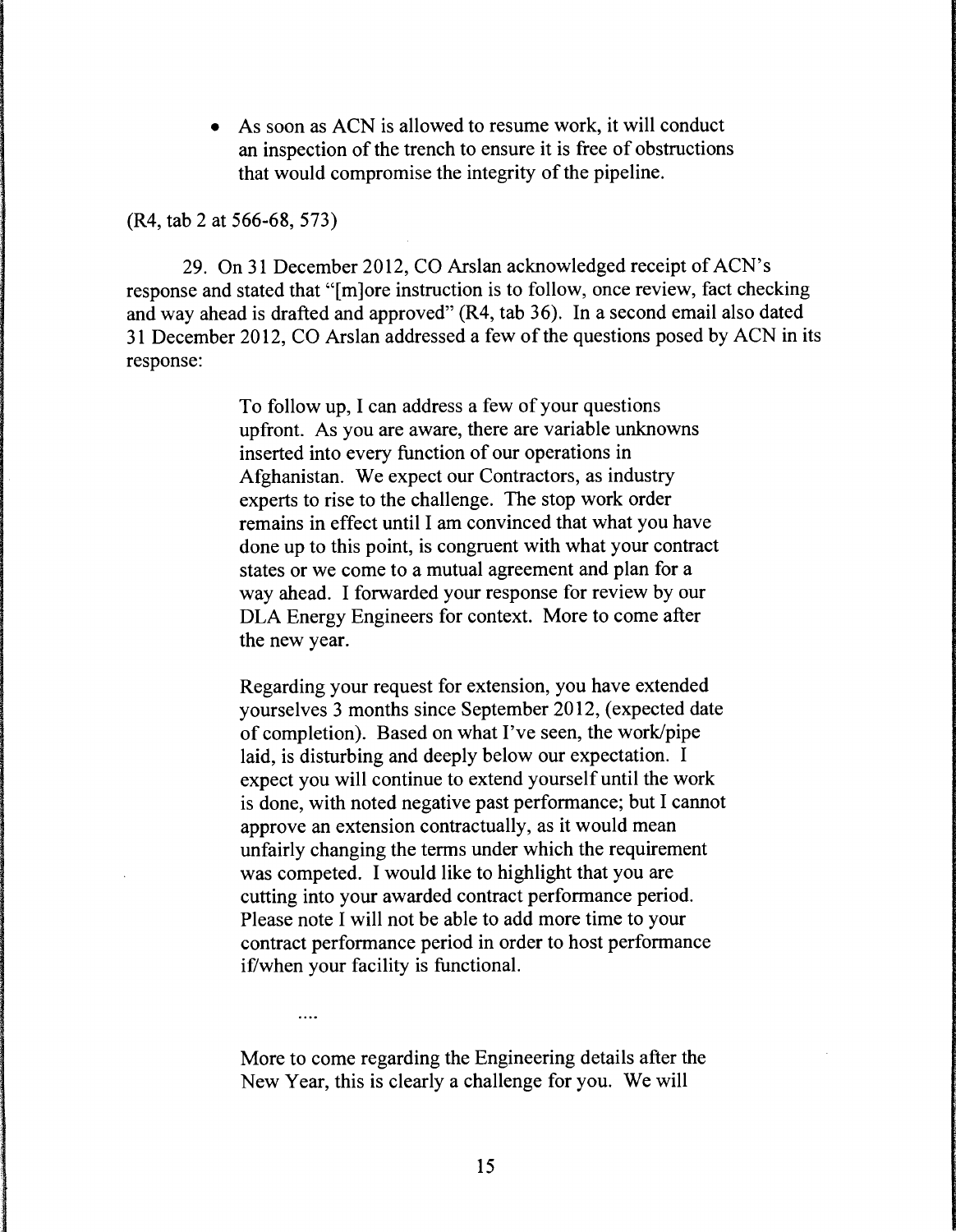work with you to the maximum extent it is in the U.S. Government's interest to do so.

# (R4, tab 35)

30. On 31December2012 CO Arslan forwarded ACN's response to the DLA engineers for feedback (R4, tab 383 at 873). Mr. Landry provided his feedback, which consisted of follow-up questions and a few observations (the trench should have concrete installed to prevent issues with rocks and debris; he had no evidence that SGS had observed installation of the pipeline section on base; ACN's general manager had stated in an email that cathodic protection would be provided), on 2 January 2013 *(id.* at 872). Confusingly, Mr. Landry testified that neither he nor Mr. Householder evaluated ACN's answers or provided feedback to the CO on those answers (tr. 3/205). Mr. Householder also testified that he was never asked by the CO to evaluate ACN's responses to the questions he had posed (tr. 3/277). Fortunately, it is not necessary to our decision to resolve this contradiction in the record.

31. On 2 January 2013, CO Arslan requested that Mr. Javed, the owner of ACN, attend a video conference scheduled for 7 January 2013, the purpose of which was "to discuss details associated with my recent show cause notice and your firm's response. I plan on having DLA Energy Engineers and Quality experts present." (R4, tab 32) ACN confirmed its participation in the video conference by email dated 3 January 2013, in which it reiterated that it was continuing to ready its off-site facility and prepare itself to hit the ground running on the remainder of the pipeline work once the stop work order was lifted (R4, tab 30). Because the CO's stop work order applied only to the portion of the pipeline being constructed on base, work continued on ACN's off-base facility (tr. 3/130-31).

32. On Friday, 4 January 2013, the CO emailed Mr. Rose, stating:

Given that decision has been made between Kathryn<sup>[7]</sup> and I to terminate AC for default, please proceed to draw up the paper work. Following the VTC on Monday, we can issue our decision.

(R4, tab 385) CO Arslan testified that when the show cause letter issued, she was well on her way to making the decision to terminate because she had lost trust in ACN, and that the response to her show cause letter demonstrated to the DLA team that "they didn't really have an understanding of how to execute a project of this size"

<sup>7</sup> Kathryn Fantasia was the Director of DLA Energy's Direct Delivery Business Unit (tr. 1/95).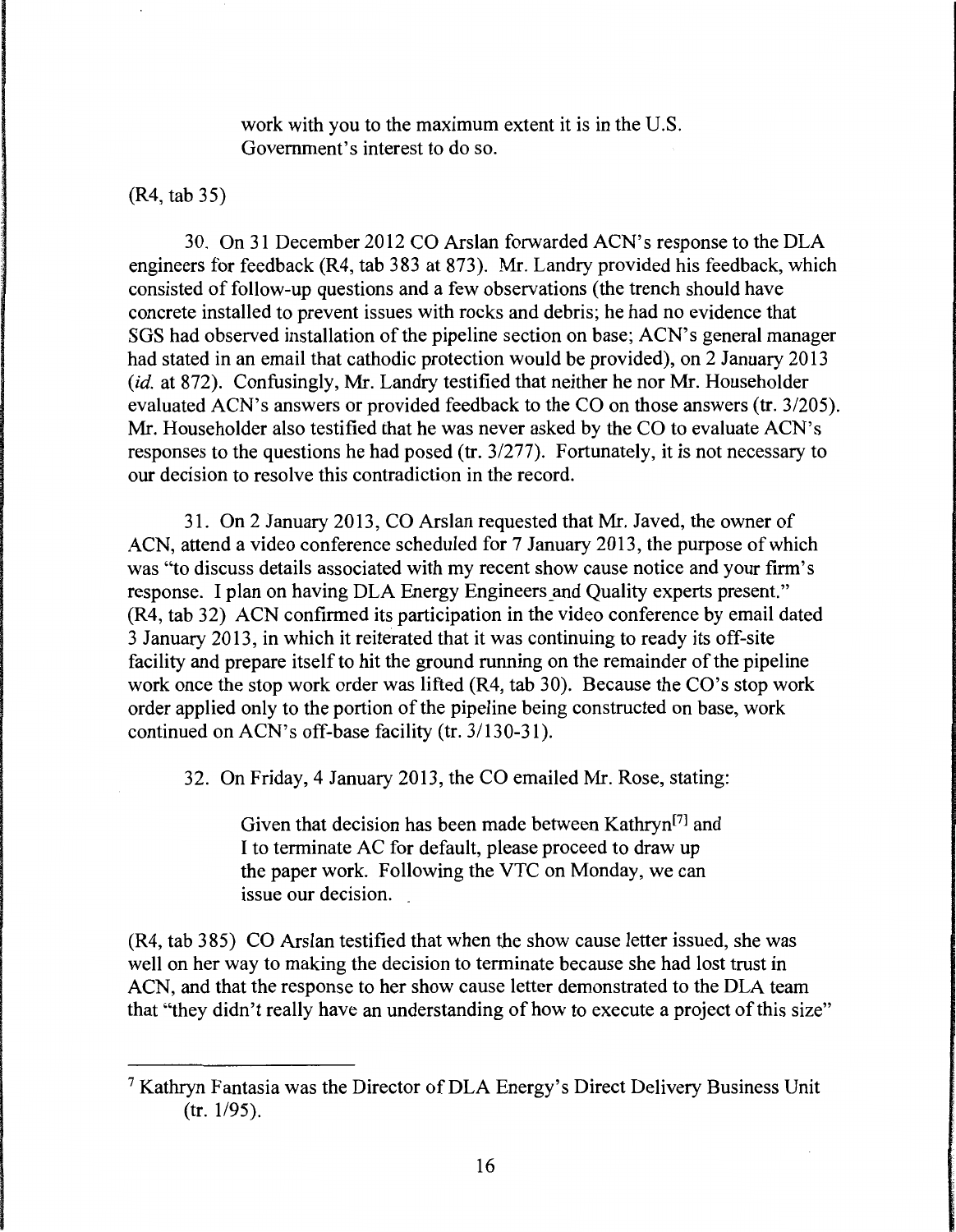(tr. 1/92-93). She viewed the video conference as a "courtesy," to give ACN one last chance to say something that would change her mind (tr. 1/94-95).

33. The record contains a short partial audio file (R4, tab 399) but does not contain a transcript or minutes or notes of the video conference held 7 January 2013.

34. On 17 January 2013, DLA transmitted CO Arslan's termination of ACN's contract for cause (R4, tabs 1, 22). The termination notice set forth the following reasons for the termination:

a. Extension of the Delivery Schedule

The Contracting Officer notes that all of the alleged delays occurred before the October cure notice and that Asia Commerce itself proposed a delivery date of November 30, 2012. Additionally, Asia Commerce stated that these delays only set its performance back roughly three months. However, as of December 18, 2012, the date of the Stop Work Order, Asia Commerce has not completed the pipeline or made delivery of the fuel. The Stop Worlkl Order was issued four months after Asia Commerce missed the first delivery deadline and roughly a month after it missed the extended deadline. Asia Commerce has not identified any new conditions that prevented it from meetings [sic] its delivery schedule.

b. The Failure to Provide Cathodic Protection

The Contract required that the pipeline be constructed in accordance with API standards which included cathodic protection of the pipeline. A fact that Asia Commerce admitted to on August 18, 2012 in email correspondence received from Mr. Karim Salem...which stated that [Asia Commerce would deploy a cathodic protection system].

Asia Commerce later submitted email correspondence dated September 21, 2012 stating there was no need for cathodic protection because current soil conditions did not warrant the installation of cathodic protection and the length of the pipeline was very short. However, the Contracting Officer cannot consider Asia Commerce's allegation ... because Asia Commerce failed to provide [a] soil resistivity test....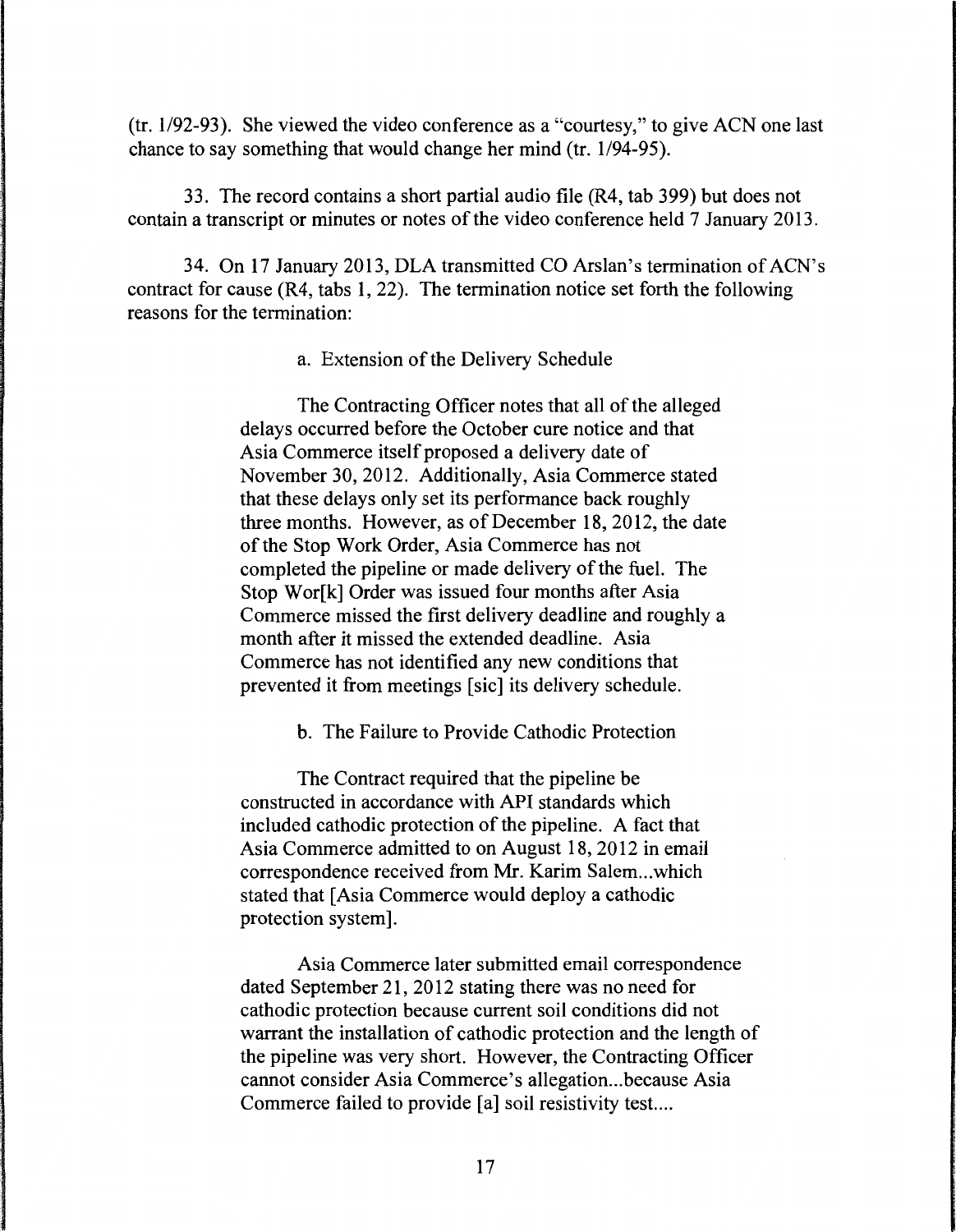Asia Commerce reversed this position during the teleconference held on January 9 [sic], 2013, where Asia Commerce stated that it would install cathodic protection on the pipeline. This fails to remedy the deficiency because to install this protection, the wrap on portions of the pipeline will need to be removed for the placement of the anodes. If the pipe is not again properly wrapped, concerns are that these areas of the pipeline would be overly exposed to corrosion.

c. The Failure to Encase the Pipeline in a Concrete Vault

The Contract requires that the entire length of the pipeline would be encased in a concrete vault. Asia Commerce has failed to comply with this requirement. A problem that is compounded by the fact that lengths of the pipeline had already been buried in preparation for pressure testing and commissioning.

To remedy this deficiency, Asia Commerce stated that it planned to excavate the entire pipeline and raise sections with cranes so that it could install pre-fabricated concrete encasements around the pipeline. This proposed plan fails to remedy the deficiency because it risks damaging the integrity of the already welded pipeline joints.

d. Request for a Modification of the Contract

After reviewing the information provided regarding the PVC encasement size typ[e], the Contracting Officer denies the request for a modification changing the proposed encasement PVC from lOOmm PVC to lOmm PVC. The proposed modification would have no impact on the performance delays that Asia Commerce has already experienced.

5. Contracting Officer's Decision

The Contracting Officer has reviewed Asia Commerce's response to the Show Cause Notice and after due consideration of all of the pertinent facts, the Contracting Officer hereby determines that Asia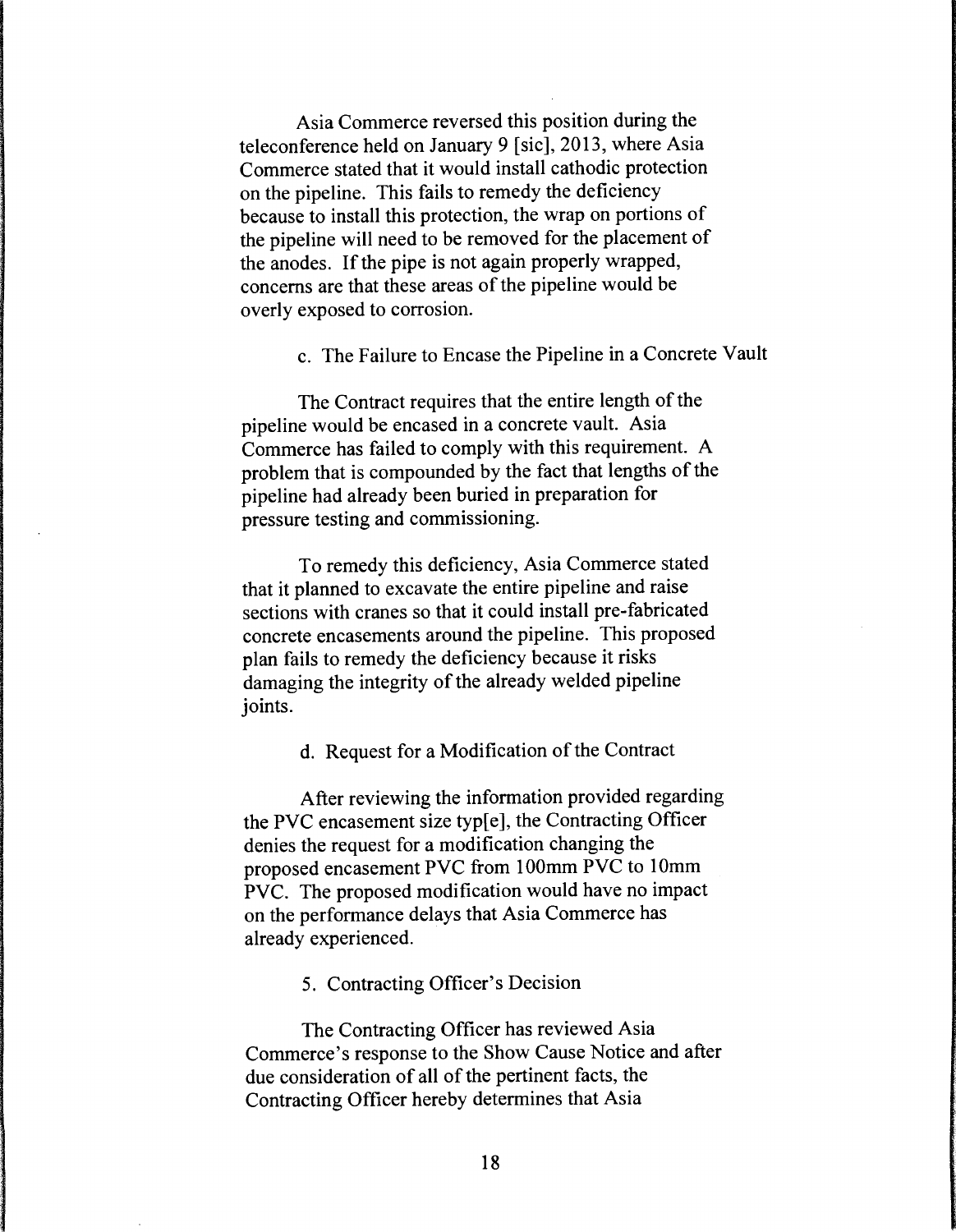Commerce has failed to meet the contractual specifications for the construction of the pipeline. Additionally Asia Commerce failed to complete the requirements of the subject contract within the time required by the terms and conditions of the Contract. These failures did not arise out of causes beyond your control or without fault or negligence on your part. Therefore, Asia Commerce is hereby notified that the Government, by this written notice, terminates the subject contract, including your right to proceed with performance thereunder, in its entirety for cause in accordance with FAR 52.212-4(m), effective upon receipt of this notice.

#### (R4, tab 1 at 562-64)

35. CO Arslan acknowledged at the hearing that until she received the letter from Red Star, forwarded the photos accompanying it to DLA engineers on 14 December 2012, and received their feedback on the photos, she had not received any information that caused her serious concern regarding ACN's· contract performance (tr.  $1/211-12$ ). ACN's pipeline was to have been tested the very next day following the CO's issuance of the stop work order on 17 December 2012 (R4, tab 60), and ACN was within a few days of completing pipeline construction on BAF (R4, tab 383 at 873). Its off-base fuel testing and storage facility was substantially complete by the end of November 2012 (ex. A-2 at 21), and 1.2 million gallons ofTS-1 fuel had been downloaded to ACN's storage tanks in December 2012 in preparation to start pumping fuel to the base (R4, tabs 41-43, 63, 399).

# Government Waiver of the September 2012 Delivery Date and Failure to Establish New Delivery Date

36. The government does not contest that it waived the contract's initial 27 September 2012 delivery date for fuel. Instead, it contends that ACN unilaterally re-established a firm delivery date of 30 November 2012. (Gov't br. at 74)

37. On 18 October 2012, CO Arslan issued a cure notice to ACN, asking for information bearing on why they had not completed and mobilized the pipeline facility within the contractually allotted time, and requesting revised milestones reflecting a firm date on which pipeline operations would begin. ACN responded on 22 October 2012, summarizing the major causes of delay, including lengthy lease negotiations and a lease dispute with Red Star, delays in badging for access to the base, and Taliban attacks. The CO wrote back reiterating her request for milestones. On 31 October 2012, ACN responded with the requested milestones showing all work completed by 30 November 2012, with the exception of the pipeline work within the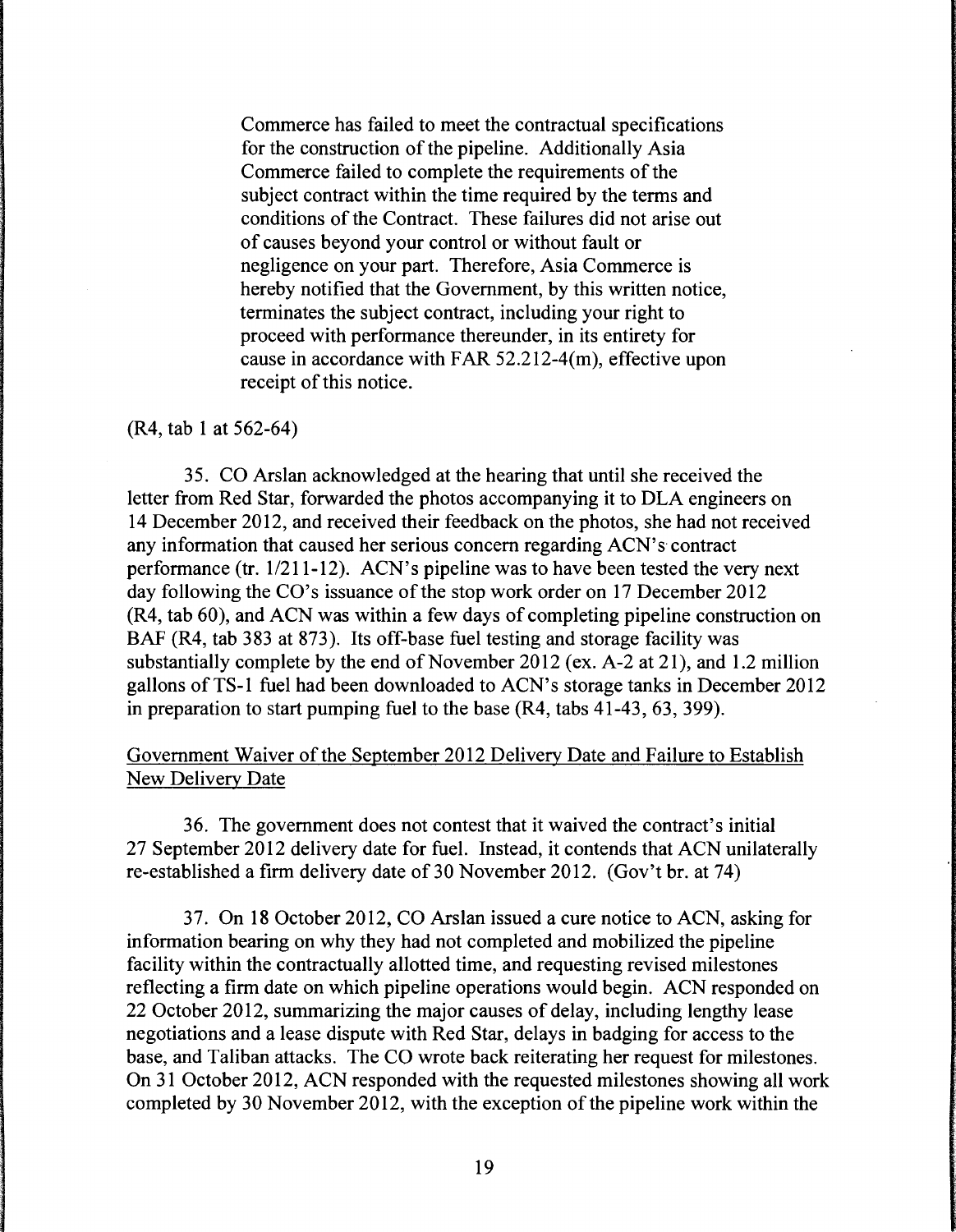base, for which ACN noted, "Takes 10 days after getting permission to work inside." (Findings 10-11) The CO did not respond to this submission and did not unilaterally establish a new delivery date.

38. In subsequent communications, including her 17 December 2012 stop work order and her 20 December 2012 show cause notice, the CO did not reference any new delivery date. Moreover, she testified at trial that the contract termination was not really about the time that ACN had taken to get ready to perform but about the fact that she had lost confidence in their technical ability to do the work (tr. 1/100). We find that ACN never proposed a firm delivery date and that a firm delivery date for fuel was never re-established following the government's waiver of the 27 September delivery date.

# Did ACN's Performance Comply with the Technical Requirements of the Contract?

39. The first "contract requirement" cited in CO Arslan's termination notice with which ACN allegedly failed to comply was cathodic protection. The issue of cathodic protection was raised in mid-August 2012 via email correspondence from Mr. Rose, the DLA contract specialist, to ACN raising some technical questions, among which was "3. Please provide Asia Commerce's plan for Cathodic Protection" (R4, tab 254 at 347). Cathodic protection was not required by the contract specifications and was not included in ACN's proposal. Nevertheless, Mr. Clark of Trace Petro Consultants (TPC), which was working for ACN on a contract basis as project manager, forwarded Mr. Rose's email to Mr. Salem, ACN's general manager, with the notation "Pay attention to Number 3 as it will require the pipeline contractor to install a cathodic protection system."8 He proposed that ACN send to DLA Energy this response: "We will be utilizing a galvanic anode protection system with buried (subsurface) anodes (preferably magnesium). Test stations will be located along the pipeline. The same type of system will be utilized for the tank farm." Mr. Clark further stated that his firm would draw the design and manage the pipeline contractor's work. (R4, tab 252) At this time, ACN had not yet awarded a subcontract for the pipeline work (R4, tab 268).

40. On 18 August 2012, ACN emailed Mr. Rose its response to the technical questions posed by DLA, faithfully reproducing Mr. Clark's suggested answers (R4, tab 318). The relationship between TPC and ACN deteriorated over the next two months. On 2 October 2012, ACN complained to TPC about the way it changed project managers without consulting with ACN and about TPC's frequent deployment of its project managers to work on other projects without notice to ACN.

<sup>&</sup>lt;sup>8</sup> Mr. Clark testified at the hearing to his opinion that "If there are any times that the pipeline touched the dirt, you need cathodic protection" and that "it's common practice in pipeline construction" (tr. 1/284-85).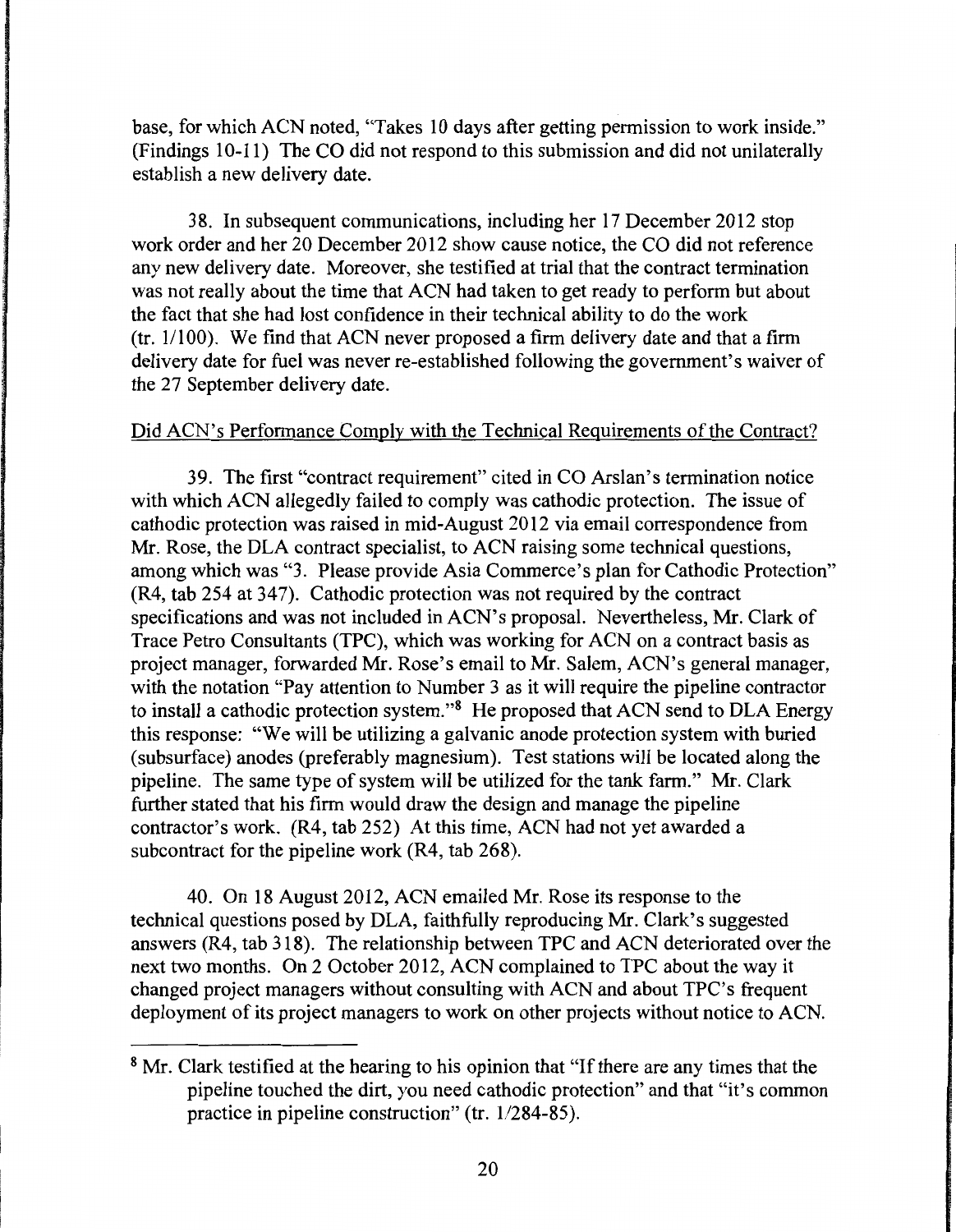TPC responded to the effect that ACN should not try to tell it how to run its business and that everything was going well. (R4, tab 328 at 616, 619) ACN terminated TPC's services on 22 October 2012 (R4, tab 205).

41. In late August/early September 2012, ACN corresponded with a firm (Bellatrix West LLC) identified by SGS as a potential source of the cathodic protection array. On 21 September 2012, ACN emailed Mr. Rose of DLA explaining that ACN had been in touch with Bellatrix West LLC who had inquired "What is the reason for Cathodic Protection for such a short section of pipe (750m??), maybe previous failures, authority requirement, aggressive soil?'' In light of this question and the fact that the pipe was 8mm thick and wrapped with primer bar, prevalent in Afghanistan, and the soil "is not aggressive," ACN wondered if DLA still insisted on cathodic protection. (R4, tab 100 at 1536) Mr. Rose forwarded this question to a DLA program manager who in tum forwarded it to a Naval Facilities Engineering Command subject matter expert for an answer *(id.* at 1535). The answer ultimately received was that "Per US standards, all piping routed underground requires cathodic protection regardless of the length" (R4, tab 94).

42. However, as CO Arslan was aware, the solicitation for the contract contained no specifications for pipeline construction, leaving the offerors to propose their own approaches to building the pipeline (finding 4). While the CO was within her rights in holding ACN to the standards it proposed, since its proposal was incorporated into the resulting contract (finding 6), ACN did not propose to provide cathodic protection. ACN did propose to meet API 5L standards for the pipeline, and CO Arslan testified at trial that she believed her "technical experts" had told her that API standards required cathodic protection of the pipeline (tr. 1/120). Indeed, her termination notice stated that API standards included cathodic protection (R4, tab 1 ). However, DLA engineer Mr. Householder, who had advised the CO on API standards, testified that cathodic protection is not required under the API 5L standard (tr. 3/259). Furthermore, he testified that cathodic protection is not indicated for all buried pipelines and that the determination is made after soils analysis depending on the degree of soils resistivity (tr. 3/260).

43. ACN's expert, Mr. Daniel Driscoll,<sup>9</sup> agreed with Mr. Householder that API 5L does not contain any standards for cathodic protection nor address when such protection would be required (ex. A-2 at 17). He agreed with Mr. Householder that cathodic protection is covered under NACE (National Association of Corrosion Engineers) codes, but explained further that API 5L does not reference or incorporate

<sup>&</sup>lt;sup>9</sup> Mr. Driscoll is a professional engineer with the firm of J.F. Kiely Service Co., LLC. He has 39 years of professional design and construction experience in the pipeline industry, including pipelines, pump stations, compressor stations, delivery terminals, and truck terminals.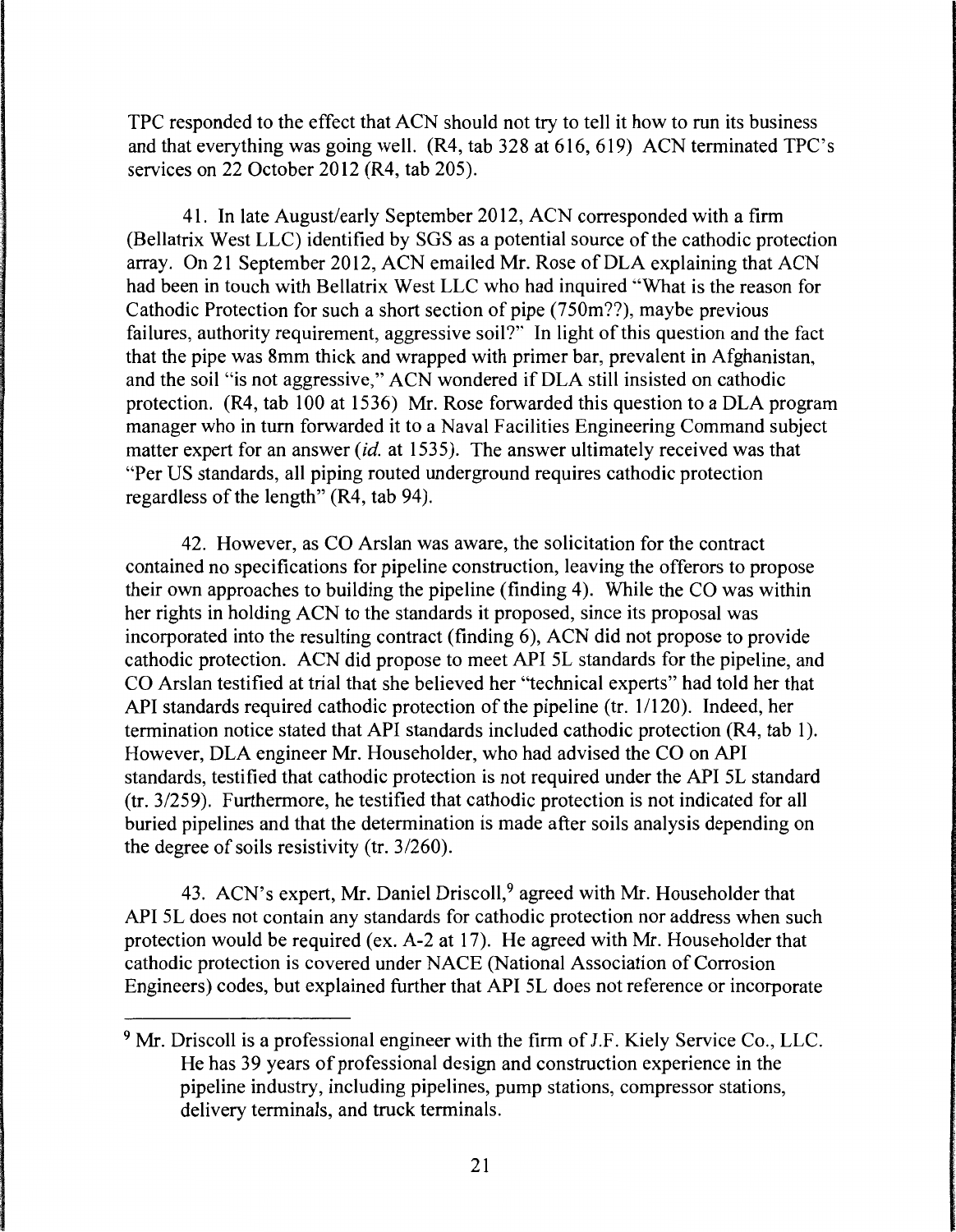the NACE standards (tr. 4118). He also saw little need for cathodic protection as a practical matter, testifying that the quality of pipe used by ACN would have taken 30-50 years, without cathodic protection, to corrode to the point that a leak might occur (tr. 4/25). By contrast, the term of ACN's contract was only two years from the date of award.

44. Although ACN, relying on the advice of TPC, initially responded to Mr. Rose's technical inquiry with a brief description of a cathodic protection plan, it soon backed away and made it clear in a 21 September 2012 email that it did not agree with the CO that cathodic protection was required by the contract (findings 40, 41). Cathodic protection was never added to the contract as a requirement by a legally binding modification, and there was never at any point a mutual agreement reached between DLA and ACN representatives with contracting authority to include cathodic protection as a contract requirement. We find that ACN was not required by the contract to install cathodic protection on the pipeline.

45. Although ACN apparently abandoned its resistance to DLA's insistence on the installation of cathodic protection during the 7 January 2013 video conference preceding DLA's issuance of the termination decision, in that decision CO Arslan rejected ACN's attempted accommodation, stating that the wrap on the pipeline would have to be removed to install the cathodic protection and "[i]f the pipe is not again properly wrapped, concerns are that these areas of the pipeline would be overly exposed to corrosion." (Finding 34)

46. The second "contract requirement" cited in CO Arslan's termination notice as not being met by ACN was encapsulation of the entire pipeline in a concrete culvert. Mr. Landry testified that after he received CO Arslan's request to review the photos accompanying the Red Star letter, he reviewed ACN's final proposal (R4, tab 21) and determined that the pipeline was not being encapsulated in a concrete culvert as ACN had proposed (tr. 3/153, 162). He stated that, while the solicitation did not require encapsulation of the pipeline, and no other offeror had proposed to do so, this feature of ACN's proposal was superior to the others since it lessened the risk of a rupture to the pipeline and would contain the fuel if there were a leak in the pipe (tr. 3/153-54). Coincidentally, Red Star in its letter to the CO had stated that its own pipeline was enclosed in a "sealed concrete channel" to safeguard against leaks (R4, tab 371).

47. ACN's final proposal revision (R4, tab 21) states, at page 956, that:

The pipeline will be constructed according to API SL standards, encapsulated inside a concrete culvert and interred adjacent to the road that leads to ECP #3.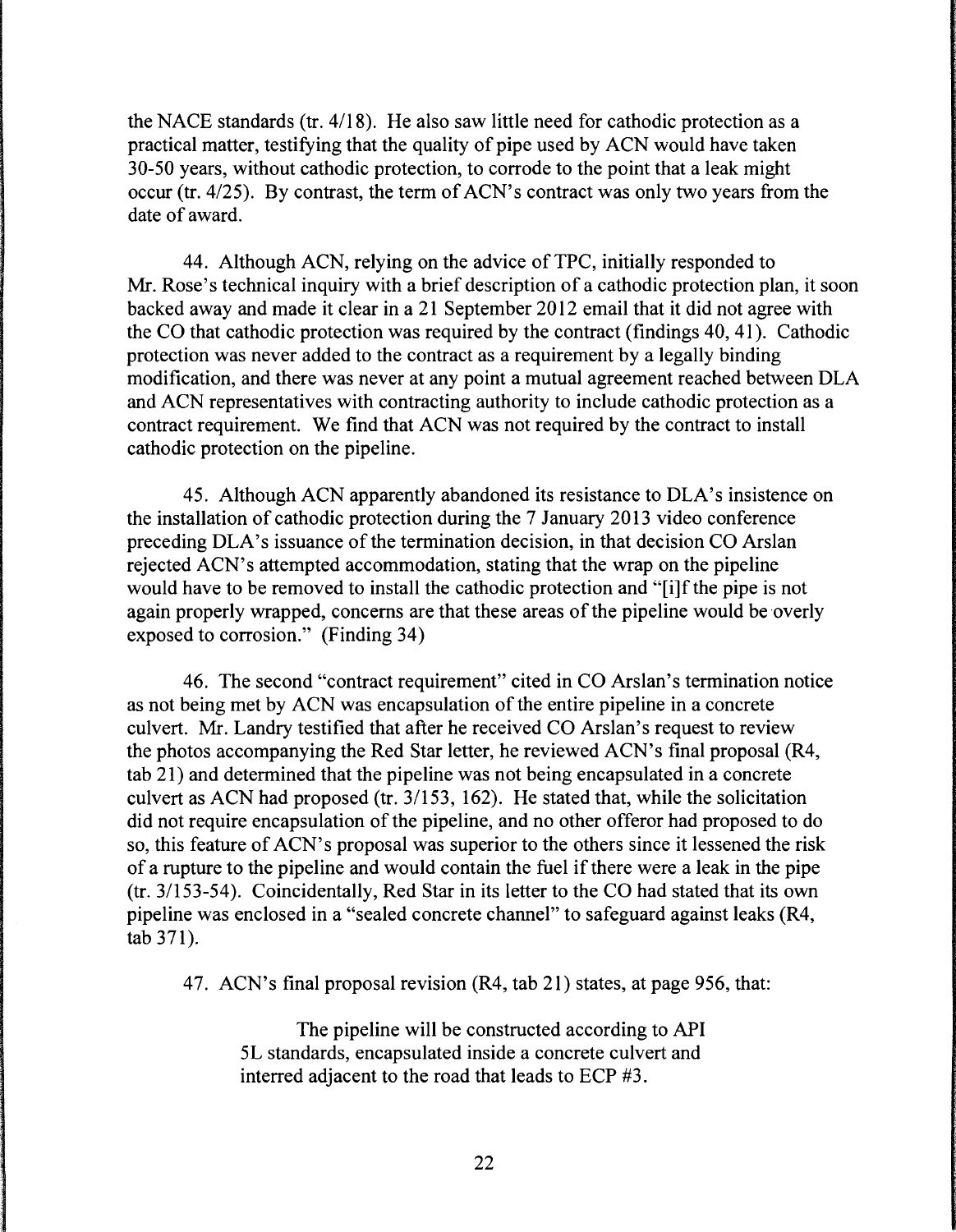In the attached Quality Control Plan at page 1107 there is a schematic showing fuel line trench detail that is in essence a cross-section of the proposed pipeline. This drawing shows the pipeline encased in PVC conduit and resting on top of a concrete culvert. However, underneath one of two essentially identical cross-section drawings is the notation: "REPEAT CONSTRUCTION SHOWN IN THIS DETAIL IN LOCATION WHERE VEHICLE IS PASSING." Tracy Clark of TPC, who prepared ACN's technical proposal, testified that because the likely pipeline route would cross a low-lying area where "there is always water" to get to the base tie-in point, the intent was to put in a concrete culvert to keep the pipeline out of the water and its elevation level. This low-lying area was near the BAF gate at ECP #3. (Tr. 1/242-44) Mr. Clark also testified that the concrete culvert had no utility as a secondary containment (tr. 2/42).

48. Mr. Landry testified from his 20 years of experience in the military and around pipelines that it is not industry practice to encapsulate a pipeline in a concrete culvert (tr. 3/218). Mr. Householder testified that a pipe laid on concrete could corrode faster which could counter the effects of cathodic protection (tr. 3/269). He stated that it would be normal to lay a pipe without concrete and use concrete where the pipe needs extra protection, such as for a culvert under a road (tr. 3/270-71). A concrete culvert would not provide protection from a spill because any containment should be at least 10 percent larger than the likely size of the spill-for instance for a spill of 1,000 gallons, the containment device would need a capacity of 1,000 gallons plus 10 percent (tr. 3/270).

49. Appellant's expert, Mr. Driscoll, stated that he has never encased a pipeline in concrete in his 39 years of pipeline experience, but that in a circumstance where extra protection from heavy loads is advisable, say under heavy truck traffic or at a railroad crossing, one way to provide that protection would be to pour a cylindrical concrete shape over the pipeline within the right of way (tr. 4/28-30). Mr. Driscoll also testified that encasing any part of a pipeline with concrete isolates the encased section and breaks up the electrical circuit on which cathodic protection relies (tr. 4/30-32). In addition, Mr. Driscoll stated that he would not use concrete for the purpose of containment or mitigation of the release of product from a carrier pipe into the environment (tr. 4/33).

50. Our reading of ACN's proposal compels the conclusion that ACN proposed concrete culvert only for that portion of the pipeline that ran under the road leading to ECP #3. In fact, Mr. Landry conceded that this would be a fair reading of ACN's proposal (tr.  $3/219$ ).<sup>10</sup> The weight of the evidence, including the testimony of

<sup>&</sup>lt;sup>10</sup> Mr. Clark confirmed it was never ACN's intent to encapsulate the entire pipeline (finding 47). The Board notes that Mr. Clark and ACN had a falling out during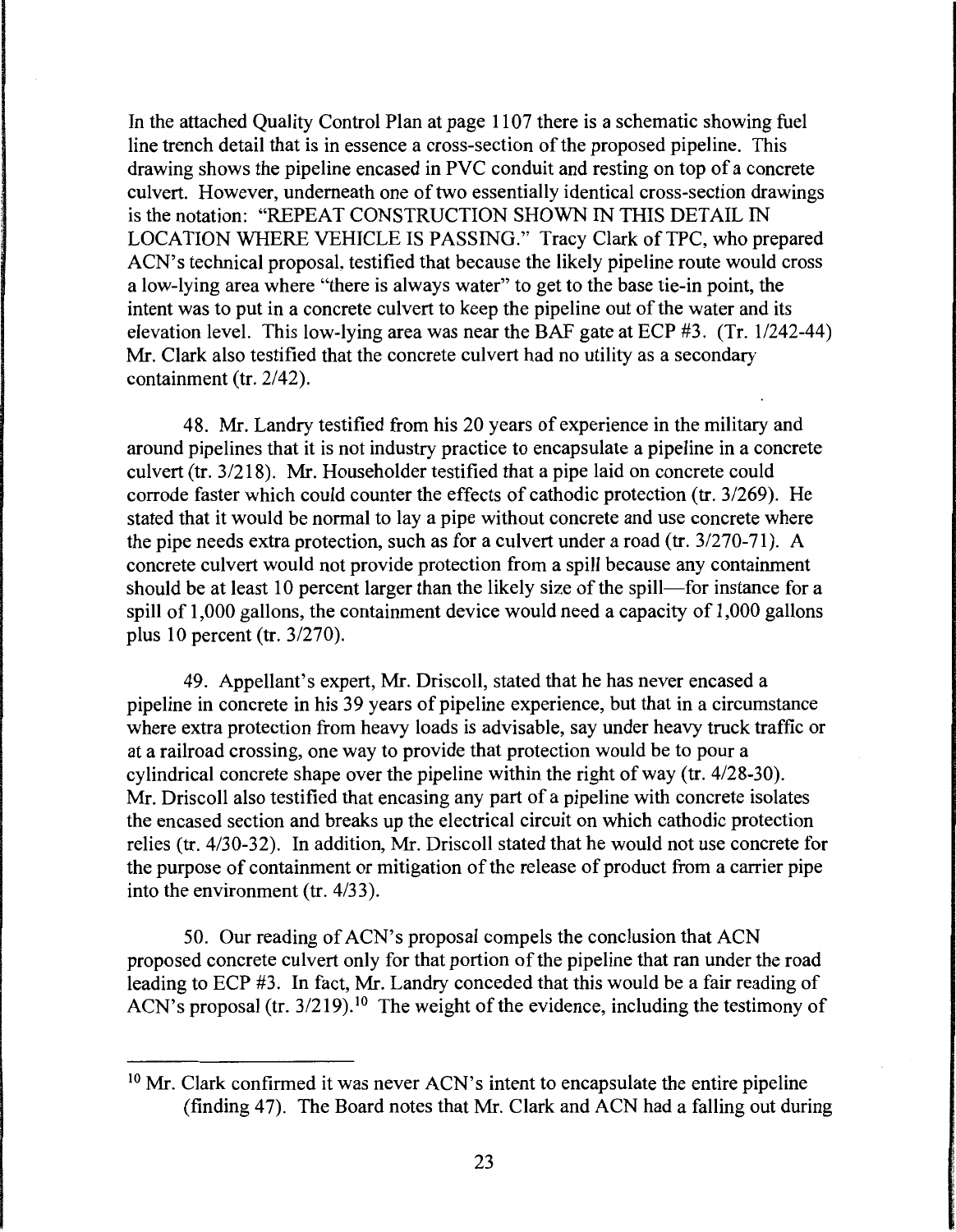two of the three engineers (one of whom was a government witness) who testified, also compels the conclusion that it is not accepted industry practice to encase an entire pipeline in concrete; to do so would not only defeat cathodic protection, but also be of doubtful environmental benefit in containing accidental releases.

51. In its response to the show cause notice, ACN attempted to accommodate DLA's insistence on concrete for the entire pipeline, stating that the pipeline was "scheduled to be encapsulated inside a concrete culvert *and is a revision from* interred adjacent to the road leading to ECP #3" (finding 27, emphasis supplied). CO Arslan rejected this attempt at accommodation in her termination decision, stating that raising the pipeline to install the concrete culvert "risks damaging the integrity of the already welded pipeline joints" (finding 34). Mr. Driscoll testified that lifting an in-service pipeline containing product can be safely done pursuant to API standard 1117. ACN's proposal was to lift the pipeline to install the concrete culvert prior to placing it in service. Mr. Driscoll also testified that lifting the pipeline to install prefabricated concrete culverts would add approximately a week to the estimated ten days that it would have taken ACN to complete the pipeline work without the culverts. (Tr. 4/54-56)

52. The final matter addressed in CO Arslan's termination decision was ACN's request to modify the contract to substitute lOmm PVC conduit for the erroneously specified 100mm conduit in its proposal. She denied this request not on the merits, but because the proposed modification "would have no impact on the delays that Asia Commerce has already experienced." (Finding 34)

53. Mr. Clark testified that the PVC pipe was proposed only for the section of pipe running underneath the road leading to ECP #3. The purpose of the PVC pipe was to allow water to pass through to alleviate the drainage problem at that location. (Tr. 2/34) As to whether the PVC conduit was supposed to be lOOmm or lOmm, Mr. Clark seemed unsure whether the measurement referred to thickness or diameter, and added that the PVC pipe was proposed not for purposes of containment (the fact that the carrier pipe met API standards was sufficient for that purpose) but was instead for the purpose of diverting water (tr. 2/35, 40-41). Mr. Driscoll testified that a lOOmm diameter pipe would equate to a four-inch pipe which clearly would not fit around a six-inch carrier pipe (tr. 4/17). He elaborated that he would read a designation of 100mm, since it equates to four inches, to refer to diameter rather than wall thickness; whereas a 10mm designation is more likely to refer to wall thickness. However, 10mm wall thickness is still pretty thick (about 4/10 of an inch) and for encasing a carrier pipe a wall thickness of 2/10 to 1/4 of an inch would be a more standard manufacturing thickness. (Tr. 4/69-72)

contract performance (finding 39). In addition, he was called as a witness by the government, not by ACN.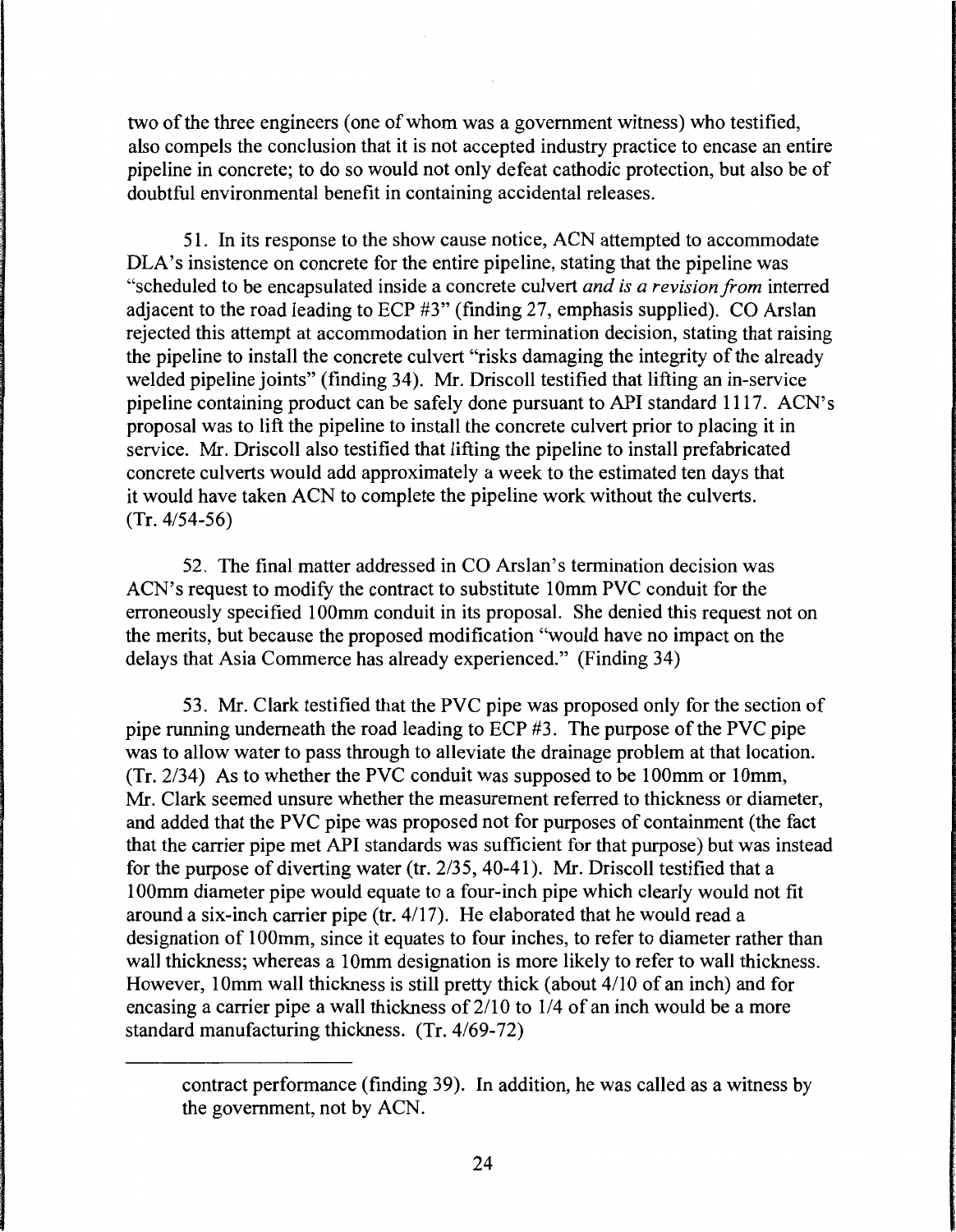54. CO Arslan's termination decision implies that ACN's request to change from 100mm PVC conduit to 10mm PVC conduit was not so much a reason for her decision to terminate, as a casualty thereof. DLA in its briefs does not make any argument about why ACN should be held to an error in specifying the PVC conduit to be used, or attempt to explain how a 100mm PVC pipe, approximately four inches in diameter, could be used to surround a six-inch carrier pipe. Moreover, DLA has failed to establish that ACN failed to provide PVC conduit as proposed. Aside from ACN's response to the CO's show cause notice, which stated that PVC could not be installed until after the pipeline was tested (which DLA has not addressed), Mr. Clark testified that the conduit was proposed only for use under the road leading to ECP #3, partly as a "sleeve" for the pipeline and partly to help in diverting water. DLA has proffered no evidence that the conduit was not used in this area. The concerns about a missing conduit raised by DLA's Mr. Landry were based solely on his review of the three Red Star pictures sent to the CO (tr. 3/175; R4, tab 371), which do not depict the section of pipeline running under the road.

55. Appellant's pipeline expert, Mr. Driscoll, stated his opinion that ACN constructed its fuel facility and pipeline according to API and industry standards. In his opinion, the three alleged contract noncompliances on which DLA relied in terminating the contract are not supported by the contract, API standards, or industry customs. (Ex. A-2 at 21)

### The Percentage of Work Completed at Termination

56. At the time the CO issued the stop work order on the pipeline (17 December 2012), ACN was within a few days of completing the pipeline work on Bagram. Following the stop work order, ACN continued to put the finishing touches on its fuel testing and storage facility, and had downloaded 1.2 million gallons of jet fuel to its tanks in preparation for the start of delivery to the base. (Finding 35)

57. Appellant called an expert, James McGovern,<sup>11</sup> to testify to the amount of money spent by ACN in construction of the facility and pipeline needed to perform the contract. Mr. McGovern testified that ACN expended approximately 6.3 million dollars preparing to perform the contract, exclusive of expenditures on items such as vehicles and fuel that could potentially be re-sold to mitigate the loss (tr. 4/9). In his

<sup>&</sup>lt;sup>11</sup> Mr. McGovern is a certified public accountant (CPA) and a partner in the firm of McGovern & Greene, LLP. He is certified in financial forensics analysis as well as an evaluation analyst. He holds memberships in several professional associations, and served as president of the National Contract Management Association. He advises both contractor and government clients on cost allowability, cost accounting, and cost recovery matters, including with respect to some 200 government contract terminations. (Tr. 4/7)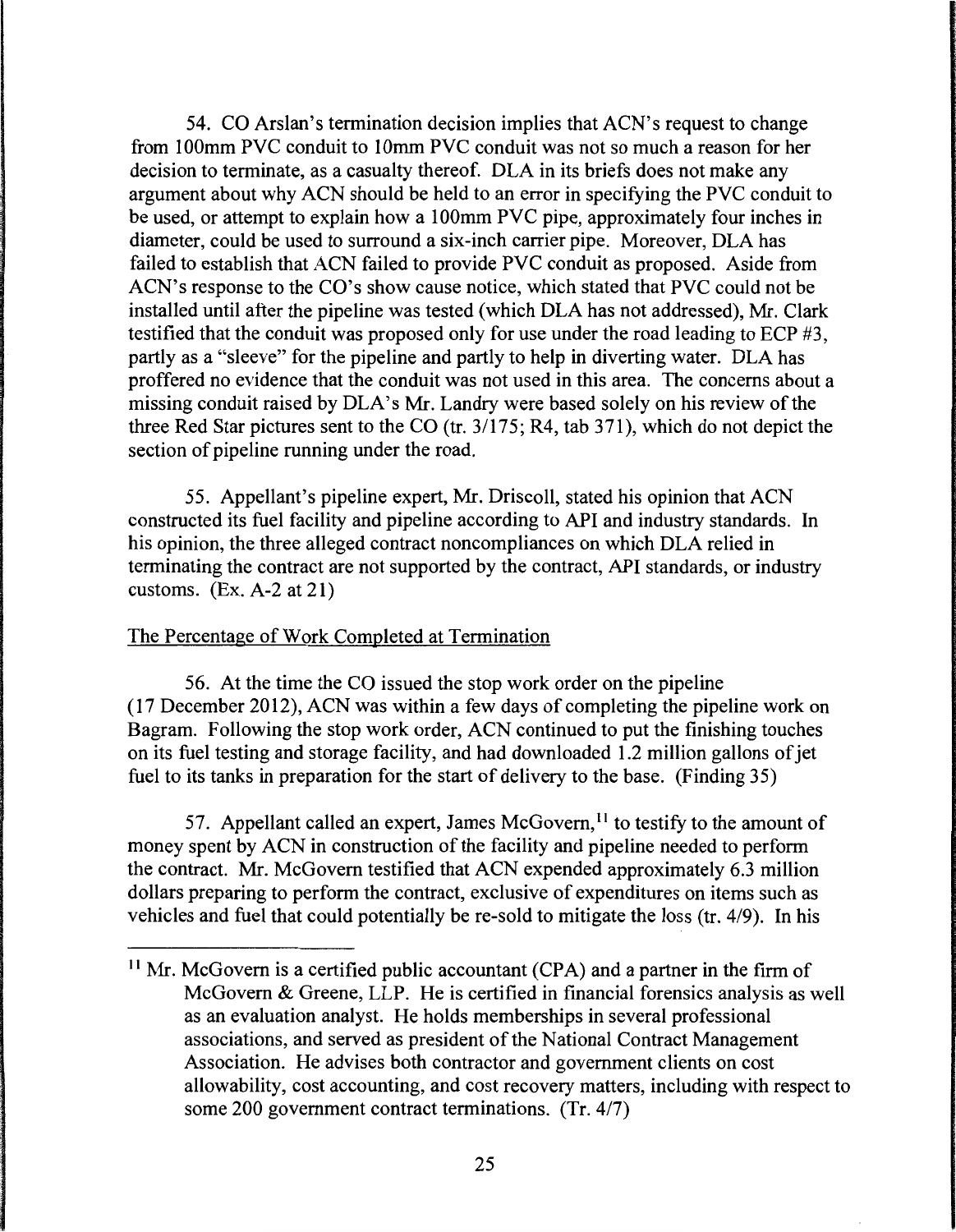expert report, Mr. McGovern noted that the contract required significant upfront expenditures including construction of the facility and pipeline, equipment and furnishings for the facility, and lease payments for land rights. He calculated the expenditure by reviewing the solicitation and contract documents, ACN's proposals, project budgets, job cost ledgers, supporting documentation for costs incurred, bank statements, financial statements, and project correspondence. (Ex. A-1 at 9)

58. Appellant's pipeline construction expert, Mr. Driscoll, testified that ACN's facility and pipeline were approximately 95 percent complete at the time the contract was terminated (ex. A-2 at 21). The pipeline was roughly half a mile long, with only about 100 meters on BAF, and was a relatively small part of the overall project—less than 10 percent (tr. 4/40-41). The facility that had to be constructed was the major portion, including the tank farm, filtration, pumps, laboratory equipment, meters, and strainers (tr. 4/40, 42).

#### DECISION

The government contends that its termination for cause was justified because ACN failed to deliver fuel to BAF by the promised delivery date and failed to comply with contract requirements by not constructing its pipeline to API standard SL, not providing cathodic protection for the pipeline, and not encapsulating the entire pipeline in a concrete culvert. ACN contends that the government, after waiving the original delivery date, never re-established a delivery date. ACN also disputes that its performance was noncompliant with the contract terms.

The "principles that apply under the FAR clauses that govern termination for default apply with equal force under the termination for cause provision of the commercial items clause." *Free & Ben, Inc., ASBCA No.* 56129, 11-1 BCA 134,719 at 170,952 (citing *General Injectables & Vaccines, Inc.,* ASBCA No. 54930, 06-2 BCA ¶ 33,401 at 165,593, *aff'd*, 519 F.3d 1360 (Fed. Cir. 2006), *reh'g denied*, 527 F.3d 1375 (Fed. Cir. 2008)).

A termination for default is a drastic sanction that should be imposed "only for good grounds and on solid evidence." *JD. Hedin Construction Co.* v. *United States,*  408 F .2d 424, 431 (Ct. Cl. 1969). The government bears the burden of proving that the termination was justified, "regardless of whose 'claim' is being asserted." *Lisbon Contractors, Inc.* v. *United States,* 828 F.2d 759, 765 (Fed. Cir. 1987). If the government establishes a prima facie case of the contractor's default, then the contractor must show that the default was excusable within the meaning of the Default clause or was caused by the government's material breach. *Military Aircraft*  Parts, ASBCA No. 59978, 15-1 BCA<sup>1</sup>36,101 at 176,256.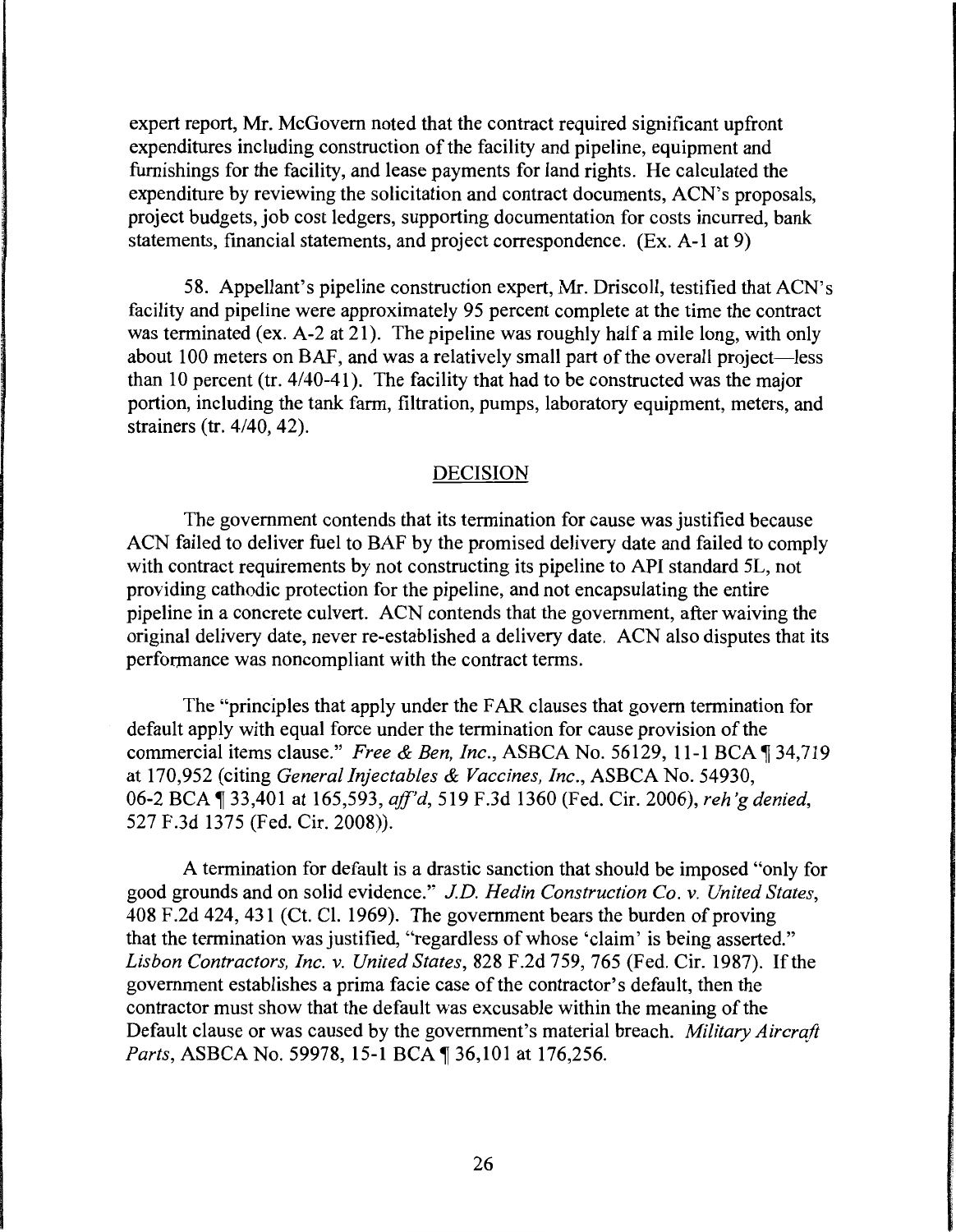There is no dispute that ACN was not ready to start delivering fuel by the contract's original six-month mark. However, under *De Vito v. United States,*  413 F.2d 1147, 1154 (Ct. Cl. 1969), the government will be deemed to have waived default in delivery if it (1) fails to terminate within a reasonable time after the default under circumstances indicating forbearance, and (2) the contractor relies on the government's failure to terminate and continues to perform under the contract, with government knowledge and implied or express consent. In this appeal, the government does not contest that it waived the original 27 September 2012 delivery date, but contends a new delivery date of 30 November 2012 was established, which ACN failed to meet (finding 36).

ACN's 31 October 2012 response to the CO's 22 October 2012 cure notice did not promise that all work would be complete by 30 November 2012. It specifically reserved the pipeline work within the base, which it stated "Takes 10 days after getting permission to work inside." (Finding 37) Moreover, while the government argues that "DLA personnel" intended 30 November 2012 to be the new delivery date (gov't reply hr. at 33-35), it has pointed us to no evidence that the CO ever responded to ACN's proposed milestones or otherwise established a new delivery date prior to the 17 January 2013 termination. The CO herself testified at the hearing that the termination was driven by her concern about ACN's technical capabilities and that the termination "wasn't about time any more." (Finding 38; tr. 1/100-02)

The record is also clear that ACN relied on the government's failure to terminate and continued to perform the contract (to the extent it had not been prevented from doing so by the CO's 17 December 2012 stop work order) up until the day it received the termination notice, with the government's express knowledge and consent. On 25 November 2012 Mr. Wilson and Capt Deeney visited ACN's facility and noted a "great deal of progress at the facility since our last visit," including furnishings and equipment in the laboratory, painting of fuel tank exteriors and epoxy coating of interiors, completion of electrical work, paving of roads, and considerable progress in the pump room and compressor building. (Finding 12) On 28 November 2012, ACN gained access to the base and began work on the pipeline section inside the base (finding 14). A total of 153 truckloads of fuel  $(1,108,869)$  gallons) was received and downloaded at ACN's facility between 2 December and 8 December 2012 (finding 16). On 13 December 2012, Capt Deeney noted good progress had been made "despite the terrible weather" (finding 17).

We conclude that the government has failed to carry its burden to prove that it was justified in terminating the contract for cause due to delay.

Nor has the government met its burden to prove that it justifiably terminated the contract due to noncompliance with any other contract term or condition. No evidence was offered by the government to show any noncompliance other than two of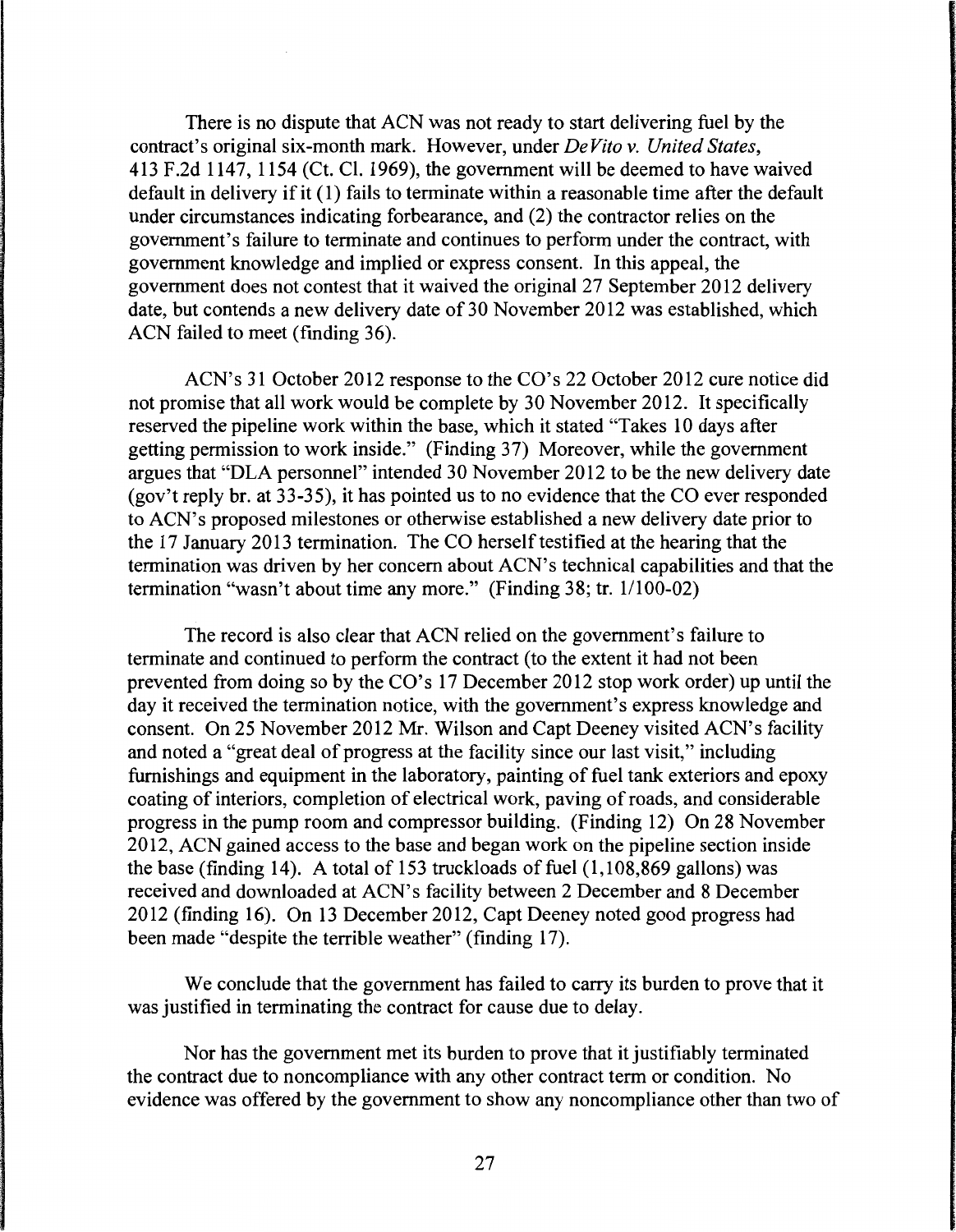the noncompliances alleged in the termination notice; namely, the failure to provide cathodic protection and the failure to encapsulate the pipeline in concrete. <sup>12</sup> CO Arslan was under the mistaken impression that cathodic protection was required by the API SL standard which ACN had proposed to meet (finding 42), but the evidence shows that this is not the case (finding 43). Nor, despite TPC's inducement of ACN to propose a cathodic protection plan in response to DLA's technical inquiry, did the contract ever require ACN (either originally or by modification) to provide cathodic protection (finding 44).

With respect to concrete encapsulation, the government's own witness, Mr. Clark, testified that it was proposed only for  $(1)$  the section of pipe running under the road, to protect the pipeline from heavy traffic, and for (2) a section of pipe running through low-lying land adjacent to the road, to keep it elevated and out of the water (finding 47). Mr. Landry, the DLA engineer who raised the issue of concrete encapsulation to the CO, testified that using concrete to enclose the entire length of a pipeline is not industry practice, and that it would be a fair reading of ACN's proposal that the concrete culvert was to be used only under the road and in the adjacent low-lying area (findings 48, 50). Mr. Clark, Mr. Householder, and Mr. Driscoll all testified that a concrete culvert would not be an effective means of containing spills (findings 47-49).

 $12$  As found previously, while the termination notice denies ACN's request to correct its typographical error with respect to the PVC conduit, neither the termination notice nor the government's proof addresses or establishes any actual noncompliance relating to PVC conduit (findings 52-54).